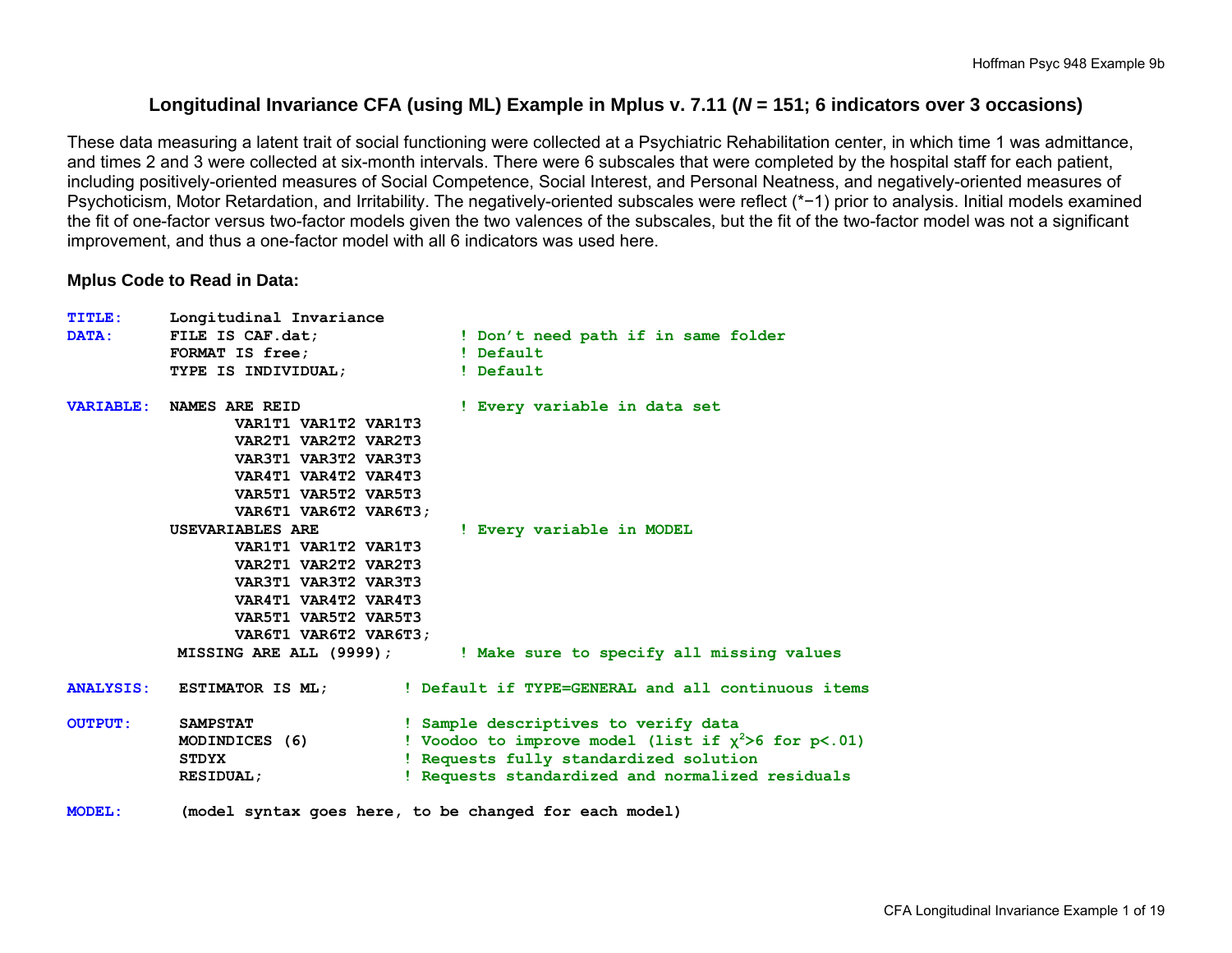#### **Model 1. Configural Longitudinal Invariance Model (Everything separate across time)**

| <b>MODEL:</b>                                          |                                                                      |                 |
|--------------------------------------------------------|----------------------------------------------------------------------|-----------------|
| ! Model 1: Configural Longitudinal Invariance          | MODEL FIT INFORMATION                                                |                 |
| ! Factor Loadings - second set to 1 for identification |                                                                      |                 |
| FACTOR1 BY VAR1T1*                                     | Number of Free Parameters                                            | 75              |
| VAR2T1@1                                               |                                                                      |                 |
| VAR3T1*                                                | Loglikelihood                                                        |                 |
| VAR4T1*                                                |                                                                      |                 |
| VAR5T1*                                                | HO Value                                                             | $-4430.302$     |
| $VART1$ *;                                             | H1 Value                                                             | $-4284.045$     |
| FACTOR2 BY VAR1T2*                                     |                                                                      |                 |
| VAR2T2@1                                               | Information Criteria                                                 |                 |
| VAR3T2*                                                |                                                                      |                 |
| VAR4T2*                                                | Akaike (AIC)                                                         | 9010.604        |
| VAR5T2*                                                |                                                                      | 9236.900        |
|                                                        | Bayesian (BIC)                                                       |                 |
| $VART2*$                                               | Sample-Size Adjusted BIC                                             | 8999.533        |
| FACTOR3 BY VAR1T3*                                     | $(n* = (n + 2) / 24)$                                                |                 |
| VAR2T3@1                                               |                                                                      |                 |
| VAR3T3*                                                | Chi-Square Test of Model Fit                                         |                 |
| VAR4T3*                                                |                                                                      |                 |
| VAR5T3*                                                | Value                                                                | 292.514         |
| VAR6T3*;                                               | Degrees of Freedom                                                   | 114             |
| ! Intercepts - second set to 0 for identification      | P-Value                                                              | 0.0000          |
| [VAR1T1* VAR1T2* VAR1T3* ];                            |                                                                      |                 |
| [VAR2T1@0 VAR2T2@0 VAR2T3@0];                          | RMSEA (Root Mean Square Error Of Approximation)                      |                 |
| [VAR3T1* VAR3T2* VAR3T3* ];                            |                                                                      |                 |
| [VAR4T1* VAR4T2* VAR4T3* ];                            | Estimate                                                             | 0.102           |
| $[VAR5T1* VAR5T2* VAR5T3*];$                           | 90 Percent C.I.                                                      | $0.088$ $0.116$ |
| [VAR6T1* VAR6T2* VAR6T3* ];                            | Probability RMSEA $\leq$ .05                                         | 0.000           |
| ! Residual variances - all free now                    |                                                                      |                 |
| VAR1T1* VAR1T2* VAR1T3*;                               | CFI/TLI                                                              |                 |
| VAR2T1* VAR2T2* VAR2T3*;                               |                                                                      |                 |
| VAR3T1* VAR3T2* VAR3T3*;                               | CFI                                                                  | 0.912           |
| VAR4T1* VAR4T2* VAR4T3*;                               | <b>TLI</b>                                                           | 0.883           |
| VAR5T1* VAR5T2* VAR5T3*;                               |                                                                      |                 |
| VAR6T1* VAR6T2* VAR6T3*;                               | Chi-Square Test of Model Fit for the Baseline Model                  |                 |
| ! Factor variances and covariances (all free now)      |                                                                      |                 |
| FACTOR1* FACTOR2* FACTOR3*;                            | Value                                                                | 2192.158        |
| FACTOR1 WITH FACTOR2*;                                 | Degrees of Freedom                                                   | 153             |
| FACTOR1 WITH FACTOR3*;                                 | P-Value                                                              | 0.0000          |
| FACTOR2 WITH FACTOR3*;                                 |                                                                      |                 |
| ! Factor means (all free now)                          | SRMR (Standardized Root Mean Square Residual)                        |                 |
| [FACTOR1* FACTOR2* FACTOR3*];                          |                                                                      |                 |
| ! Residual covariances for same indicator across time  | Value                                                                | 0.089           |
| VAR1T1 WITH VAR1T2* VAR1T3*; VAR1T2 WITH VAR1T3*;      |                                                                      |                 |
| VAR2T1 WITH VAR2T2* VAR2T3*; VAR2T2 WITH VAR2T3*;      | Although the fit is not great, attempts to improve it logically were |                 |
| VAR3T1 WITH VAR3T2* VAR3T3*; VAR3T2 WITH VAR3T3*;      |                                                                      |                 |
| VAR4T1 WITH VAR4T2* VAR4T3*; VAR4T2 WITH VAR4T3*;      | unsuccessful, so we proceed from here with this as the configural    |                 |
| VAR5T1 WITH VAR5T2* VAR5T3*; VAR5T2 WITH VAR5T3*;      | invariance model                                                     |                 |
| VAR6T1 WITH VAR6T2* VAR6T3*; VAR6T2 WITH VAR6T3*;      |                                                                      |                 |
|                                                        |                                                                      |                 |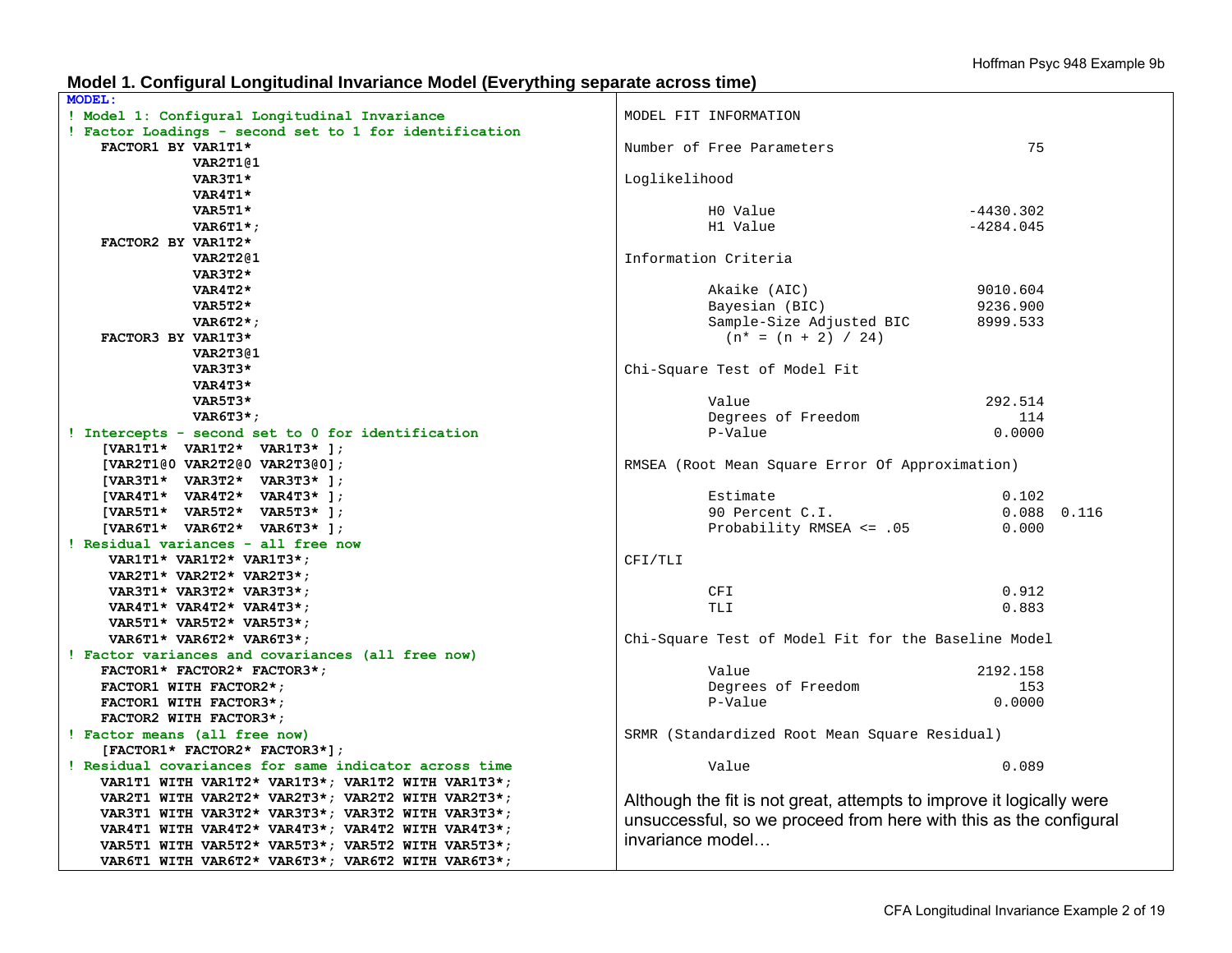#### **UNSTANDARDIZED MODEL RESULTS – NOTE ALL PARAMETERS (EXCEPT MARKER LOADINGS AND MARKER INTERCEPTS) DIFFER ACROSS TIME**

|                                                           |          |       |                        | Two-Tailed |         |                                                                |       |                     | Two-Tailed |
|-----------------------------------------------------------|----------|-------|------------------------|------------|---------|----------------------------------------------------------------|-------|---------------------|------------|
|                                                           | Estimate |       | S.E. Est./S.E. P-Value |            |         | Estimate                                                       |       | $S.E.$ Est./ $S.E.$ | P-Value    |
| FACTOR LOADINGS PER OCCASION                              |          |       |                        |            |         |                                                                |       |                     |            |
| FACTOR1 BY                                                |          |       |                        |            |         | Means - FACTOR MEANS ARE APPROXIMATELY MEANS OF VAR2 OVER TIME |       |                     |            |
| VAR1T1                                                    | 1.682    | 0.222 | 7.577                  | 0.000      | FACTOR1 | 8.672                                                          | 0.297 | 29.163              | 0.000      |
| VAR2T1                                                    | 1.000    | 0.000 | 999.000                | 999.000    | FACTOR2 | 9.981                                                          | 0.267 | 37.414              | 0.000      |
| VAR3T1                                                    | 1.086    | 0.153 | 7.096                  | 0.000      | FACTOR3 | 10.442                                                         | 0.279 | 37.399              | 0.000      |
| VAR4T1                                                    | 1.031    | 0.169 | 6.108                  | 0.000      |         |                                                                |       |                     |            |
| VAR5T1                                                    | 0.486    | 0.078 | 6.265                  | 0.000      |         | Intercepts - ARE EXPECTED OUTCOME WHEN FACTOR IS AT 0          |       |                     |            |
| VAR6T1                                                    | 0.753    | 0.108 | 6.941                  | 0.000      | VAR1T1  | 1.488                                                          | 1.986 | 0.749               | 0.454      |
|                                                           |          |       |                        |            | VAR1T2  | 3.432                                                          | 1.434 | 2.392               | 0.017      |
| FACTOR2 BY                                                |          |       |                        |            | VAR1T3  | 4.175                                                          | 1.586 | 2.633               | 0.008      |
| VAR1T2                                                    | 1.382    | 0.141 | 9.831                  | 0.000      | VAR2T1  | 0.000                                                          | 0.000 | 999.000             | 999.000    |
| VAR2T2                                                    | 1.000    | 0.000 | 999.000                | 999.000    | VAR2T2  | 0.000                                                          | 0.000 | 999.000             | 999.000    |
| VAR3T2                                                    | 1.029    | 0.110 | 9.318                  | 0.000      | VAR2T3  | 0.000                                                          | 0.000 | 999.000             | 999.000    |
| VAR4T2                                                    | 1.013    | 0.132 | 7.693                  | 0.000      | VAR3T1  | 2.551                                                          | 1.372 | 1.859               | 0.063      |
| VAR5T2                                                    | 0.567    | 0.083 | 6.793                  | 0.000      | VAR3T2  | 2.193                                                          | 1.131 | 1.939               | 0.053      |
| VAR6T2                                                    | 0.730    | 0.079 | 9.233                  | 0.000      | VAR3T3  | 3.706                                                          | 1.226 | 3.022               | 0.003      |
|                                                           |          |       |                        |            | VAR4T1  | $-11.979$                                                      | 1.514 | $-7.913$            | 0.000      |
| FACTOR3 BY                                                |          |       |                        |            | VAR4T2  | $-13.317$                                                      | 1.350 | $-9.865$            | 0.000      |
| VAR1T3                                                    | 1.301    | 0.151 | 8.591                  | 0.000      | VAR4T3  | $-11.673$                                                      | 1.515 | $-7.707$            | 0.000      |
| VAR2T3                                                    | 1.000    | 0.000 | 999.000                | 999.000    | VAR5T1  | $-5.499$                                                       | 0.697 | $-7.885$            | 0.000      |
| VAR3T3                                                    | 0.893    | 0.117 | 7.656                  | 0.000      | VAR5T2  | $-7.325$                                                       | 0.861 | $-8.507$            | 0.000      |
| VAR4T3                                                    | 0.856    | 0.144 | 5.937                  | 0.000      | VAR5T3  | $-6.683$                                                       | 0.905 | $-7.383$            | 0.000      |
| VAR5T3                                                    | 0.521    | 0.086 | 6.075                  | 0.000      | VAR6T1  | $-9.398$                                                       | 0.972 | $-9.665$            | 0.000      |
| VAR6T3                                                    | 0.777    | 0.091 | 8.549                  | 0.000      | VAR6T2  | $-9.696$                                                       | 0.809 | $-11.989$           | 0.000      |
|                                                           |          |       |                        |            | VAR6T3  | $-10.187$                                                      | 0.955 | $-10.666$           | 0.000      |
| FACTOR1 WITH - FACTOR COVARIANCES                         |          |       |                        |            |         |                                                                |       |                     |            |
| FACTOR2                                                   | 3.118    | 0.735 | 4.244                  | 0.000      |         | Residual Variances - VARIANCE PER ITEM THAT IS NOT THE FACTOR  |       |                     |            |
| FACTOR3                                                   | 2.656    | 0.642 | 4.135                  | 0.000      | VAR1T1  | 0.241                                                          | 0.345 | 0.699               | 0.485      |
| FACTOR2 WITH                                              |          |       |                        |            | VAR1T2  | 0.511                                                          | 0.248 | 2.059               | 0.039      |
| FACTOR3                                                   | 2.726    | 0.624 | 4.369                  | 0.000      | VAR1T3  | 0.523                                                          | 0.238 | 2.196               | 0.028      |
|                                                           |          |       |                        |            | VAR2T1  | 8.672                                                          | 1.073 | 8.084               | 0.000      |
| *** Residual covariances among same item across time **** |          |       |                        |            | VAR2T2  | 5.913                                                          | 0.743 | 7.954               | 0.000      |
| VAR1T1<br>WITH                                            |          |       |                        |            | VAR2T3  | 5.142                                                          | 0.766 | 6.710               | 0.000      |
| VAR1T2                                                    | $-0.214$ | 0.205 | $-1.042$               | 0.298      | VAR3T1  | 2.413                                                          | 0.367 | 6.583               | 0.000      |
| VAR1T3                                                    | $-0.004$ | 0.206 | $-0.019$               | 0.984      | VAR3T2  | 2.202                                                          | 0.309 | 7.120               | 0.000      |
| VAR1T2 WITH                                               |          |       |                        |            | VAR3T3  | 2.381                                                          | 0.366 | 6.510               | 0.000      |
| VAR1T3                                                    | 0.113    | 0.171 | 0.656                  | 0.512      | VAR4T1  | 7.199                                                          | 0.893 | 8.065               | 0.000      |
| .                                                         |          |       |                        |            | VAR4T2  | 6.765                                                          | 0.841 | 8.048               | 0.000      |
|                                                           |          |       |                        |            | VAR4T3  | 6.456                                                          | 0.895 | 7.215               | 0.000      |
| Variances - ARE VAR2 ITEM VARIANCE DUE TO FACTOR          |          |       |                        |            | VAR5T1  | 1.824                                                          | 0.218 | 8.369               | 0.000      |
| FACTOR1                                                   | 3.667    | 1.040 | 3.525                  | 0.000      | VAR5T2  | 4.676                                                          | 0.559 | 8.364               | 0.000      |
| FACTOR2                                                   | 4.292    | 0.963 | 4.455                  | 0.000      | VAR5T3  | 2.944                                                          | 0.373 | 7.902               | 0.000      |
| FACTOR3                                                   | 3.845    | 0.974 | 3.947                  | 0.000      | VAR6T1  | 1.694                                                          | 0.221 | 7.646               | 0.000      |
|                                                           |          |       |                        |            | VAR6T2  | 1.103                                                          | 0.146 | 7.575               | 0.000      |
|                                                           |          |       |                        |            | VAR6T3  | 0.751                                                          | 0.129 | 5.830               | 0.000      |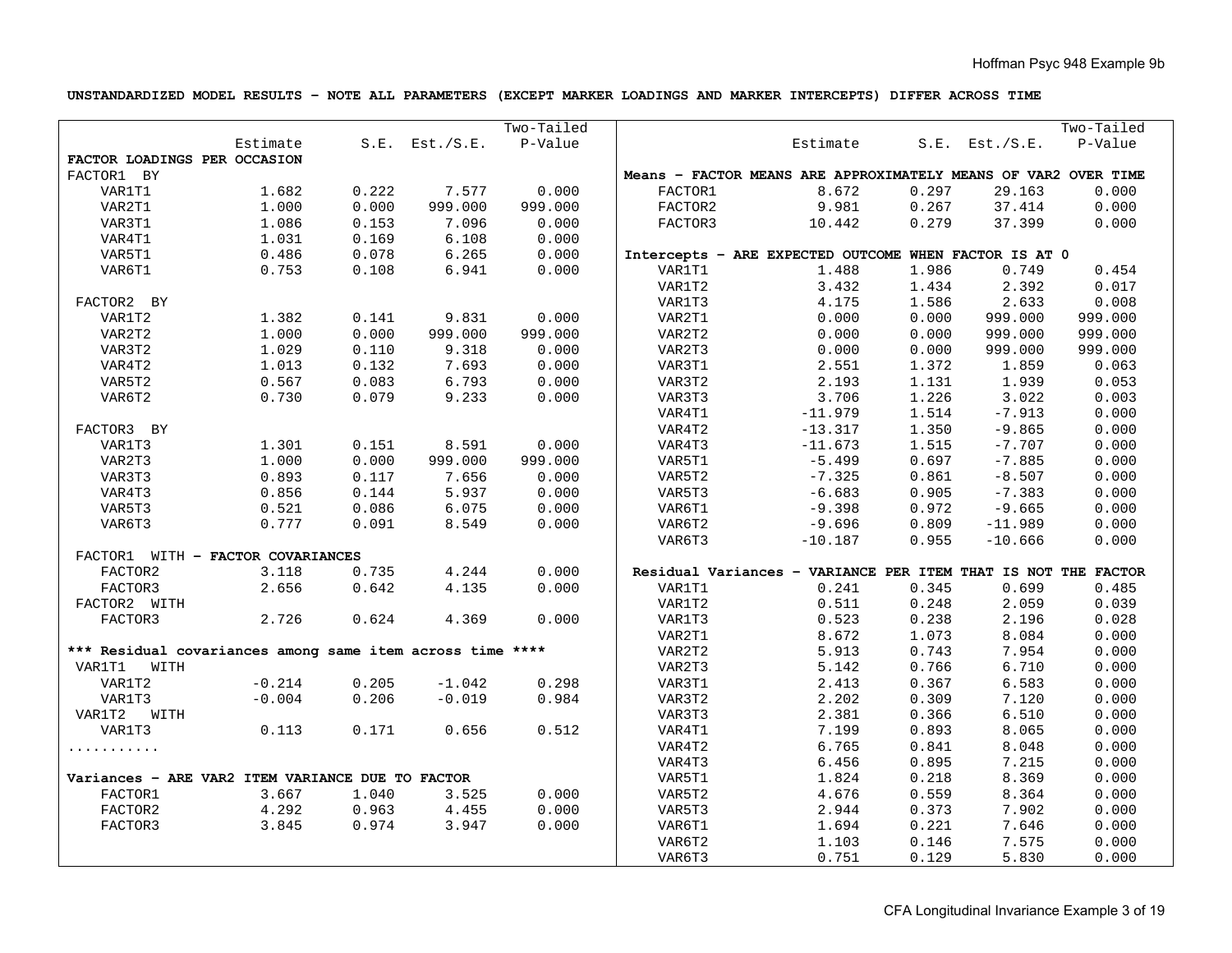| Model 2a. Metric Invariance Model (ALL loadings held equal across time – identified model using Factor1 Variance = 1) |  |  |
|-----------------------------------------------------------------------------------------------------------------------|--|--|
|                                                                                                                       |  |  |

| <b>MODEL:</b>                                                                                          |               |                                                 |                       |          |                                                                   |                                                                             |
|--------------------------------------------------------------------------------------------------------|---------------|-------------------------------------------------|-----------------------|----------|-------------------------------------------------------------------|-----------------------------------------------------------------------------|
| ! Model 2a: Metric Invariance - factor loadings constrained                                            |               | Number of Free Parameters                       |                       |          | 65                                                                |                                                                             |
| FACTOR1 BY VAR1T1* (L1)                                                                                |               |                                                 |                       |          |                                                                   |                                                                             |
| VAR2T1* $(L2)$                                                                                         | Loglikelihood |                                                 |                       |          |                                                                   |                                                                             |
| VAR3T1* (L3)                                                                                           |               | HO Value                                        |                       |          | $-4442.401$                                                       |                                                                             |
| VAR4T1* $(L4)$                                                                                         |               | H1 Value                                        |                       |          | $-4284.045$                                                       |                                                                             |
| VAR5T1* (L5)                                                                                           |               |                                                 |                       |          |                                                                   |                                                                             |
| $VAR6T1* (L6);$                                                                                        |               | Information Criteria                            |                       |          |                                                                   |                                                                             |
| FACTOR2 BY VAR1T2* (L1)                                                                                |               | Akaike (AIC)                                    |                       |          | 9014.803                                                          |                                                                             |
| VAR2T2* (L2)                                                                                           |               | Bayesian (BIC)                                  |                       |          | 9210.926                                                          |                                                                             |
| VAR3T2* (L3)                                                                                           |               | Sample-Size Adjusted BIC                        |                       |          | 9005.208                                                          |                                                                             |
| VAR4T2* $(L4)$                                                                                         |               |                                                 | $(n* = (n + 2) / 24)$ |          |                                                                   |                                                                             |
| VAR5T2* (L5)                                                                                           |               |                                                 |                       |          |                                                                   |                                                                             |
| VAR6T2* $(L6)$ ;                                                                                       |               | Chi-Square Test of Model Fit                    |                       |          |                                                                   |                                                                             |
| FACTOR3 BY VAR1T3* (L1)                                                                                |               | Value                                           |                       |          | 316.712                                                           |                                                                             |
| VAR2T3* (L2)                                                                                           |               | Degrees of Freedom                              |                       |          | 124                                                               |                                                                             |
| VAR3T3* (L3)                                                                                           |               | P-Value                                         |                       |          | 0.0000                                                            |                                                                             |
| VAR4T3* $(L4)$                                                                                         |               |                                                 |                       |          |                                                                   |                                                                             |
| VAR5T3* (L5)                                                                                           |               | RMSEA (Root Mean Square Error Of Approximation) |                       |          |                                                                   |                                                                             |
| VAR6T3* $(L6)$ ;                                                                                       |               | Estimate                                        |                       |          | 0.101                                                             |                                                                             |
| ! Intercepts - second set to 0 for identification                                                      |               | 90 Percent C.I.                                 |                       |          |                                                                   | $0.088$ $0.115$                                                             |
| [VAR1T1* VAR1T2* VAR1T3* ];                                                                            |               | Probability RMSEA <= .05                        |                       |          | 0.000                                                             |                                                                             |
| [VAR2T1@0 VAR2T2@0 VAR2T3@0];                                                                          |               |                                                 |                       |          |                                                                   |                                                                             |
| [VAR3T1* VAR3T2* VAR3T3* ];                                                                            | CFI/TLI       |                                                 |                       |          |                                                                   |                                                                             |
| [VAR4T1* VAR4T2* VAR4T3* ];                                                                            |               | CFI                                             |                       |          | 0.905                                                             |                                                                             |
| [VAR5T1* VAR5T2* VAR5T3* ];                                                                            |               | TLI                                             |                       |          | 0.883                                                             |                                                                             |
| [VAR6T1* VAR6T2* VAR6T3* ];                                                                            |               |                                                 |                       |          |                                                                   |                                                                             |
| ! Residual variances - all free now                                                                    |               | SRMR (Standardized Root Mean Square Residual)   |                       |          |                                                                   |                                                                             |
| VAR1T1* VAR1T2* VAR1T3*;                                                                               |               |                                                 |                       |          |                                                                   |                                                                             |
| VAR2T1* VAR2T2* VAR2T3*;                                                                               |               | Value                                           |                       |          | 0.094                                                             |                                                                             |
| VAR3T1* VAR3T2* VAR3T3*;                                                                               |               |                                                 |                       |          |                                                                   |                                                                             |
| VAR4T1* VAR4T2* VAR4T3*;                                                                               |               |                                                 |                       |          |                                                                   | Did model fit get significantly worse relative to the configural model (1)? |
| VAR5T1* VAR5T2* VAR5T3*;                                                                               |               |                                                 |                       |          |                                                                   |                                                                             |
| VAR6T1* VAR6T2* VAR6T3*;                                                                               |               |                                                 |                       |          |                                                                   |                                                                             |
| ! Factor variances (first fixed=1 for identification)                                                  |               |                                                 |                       |          |                                                                   |                                                                             |
| FACTOR1@1 FACTOR2* FACTOR3*;                                                                           |               |                                                 |                       |          |                                                                   |                                                                             |
| ! Factor covariances (still all free)                                                                  |               |                                                 |                       |          |                                                                   |                                                                             |
| FACTOR1 WITH FACTOR2*;                                                                                 |               | MODEL MODIFICATION INDICES                      |                       |          |                                                                   |                                                                             |
| FACTOR1 WITH FACTOR3*;                                                                                 | BY Statements |                                                 |                       |          |                                                                   |                                                                             |
| FACTOR2 WITH FACTOR3*;                                                                                 |               |                                                 | M.L.                  |          |                                                                   | E.P.C. Std E.P.C. StdYX E.P.C.                                              |
| ! Factor means (all free now)                                                                          | BY Statements |                                                 |                       |          |                                                                   |                                                                             |
| [FACTOR1* FACTOR2* FACTOR3*];                                                                          |               | FACTOR1 BY VAR1T1                               | 10.912                | 0.182    | 0.182                                                             | 0.058                                                                       |
| ! Residual covariances for same indicator across time                                                  |               | FACTOR1 BY VAR5T1                               | 6.374                 | $-0.054$ | $-0.054$                                                          | $-0.033$                                                                    |
| VAR1T1 WITH VAR1T2* VAR1T3*; VAR1T2 WITH VAR1T3*;                                                      |               | FACTOR3 BY VAR6T3                               | 7.994                 | 0.201    | 0.175                                                             | 0.105                                                                       |
| VAR2T1 WITH VAR2T2* VAR2T3*; VAR2T2 WITH VAR2T3*;                                                      |               |                                                 |                       |          |                                                                   |                                                                             |
| VAR3T1 WITH VAR3T2* VAR3T3*; VAR3T2 WITH VAR3T3*;                                                      |               |                                                 |                       |          |                                                                   |                                                                             |
| VAR4T1 WITH VAR4T2* VAR4T3*; VAR4T2 WITH VAR4T3*;<br>VAR5T1 WITH VAR5T2* VAR5T3*; VAR5T2 WITH VAR5T3*; |               |                                                 |                       |          |                                                                   | Modification indices suggest that freeing the loading for Var1 at Time 1    |
| VAR6T1 WITH VAR6T2* VAR6T3*; VAR6T2 WITH VAR6T3*;                                                      |               |                                                 |                       |          | would help, and that matches our observations, so let's try that. |                                                                             |
|                                                                                                        |               |                                                 |                       |          |                                                                   |                                                                             |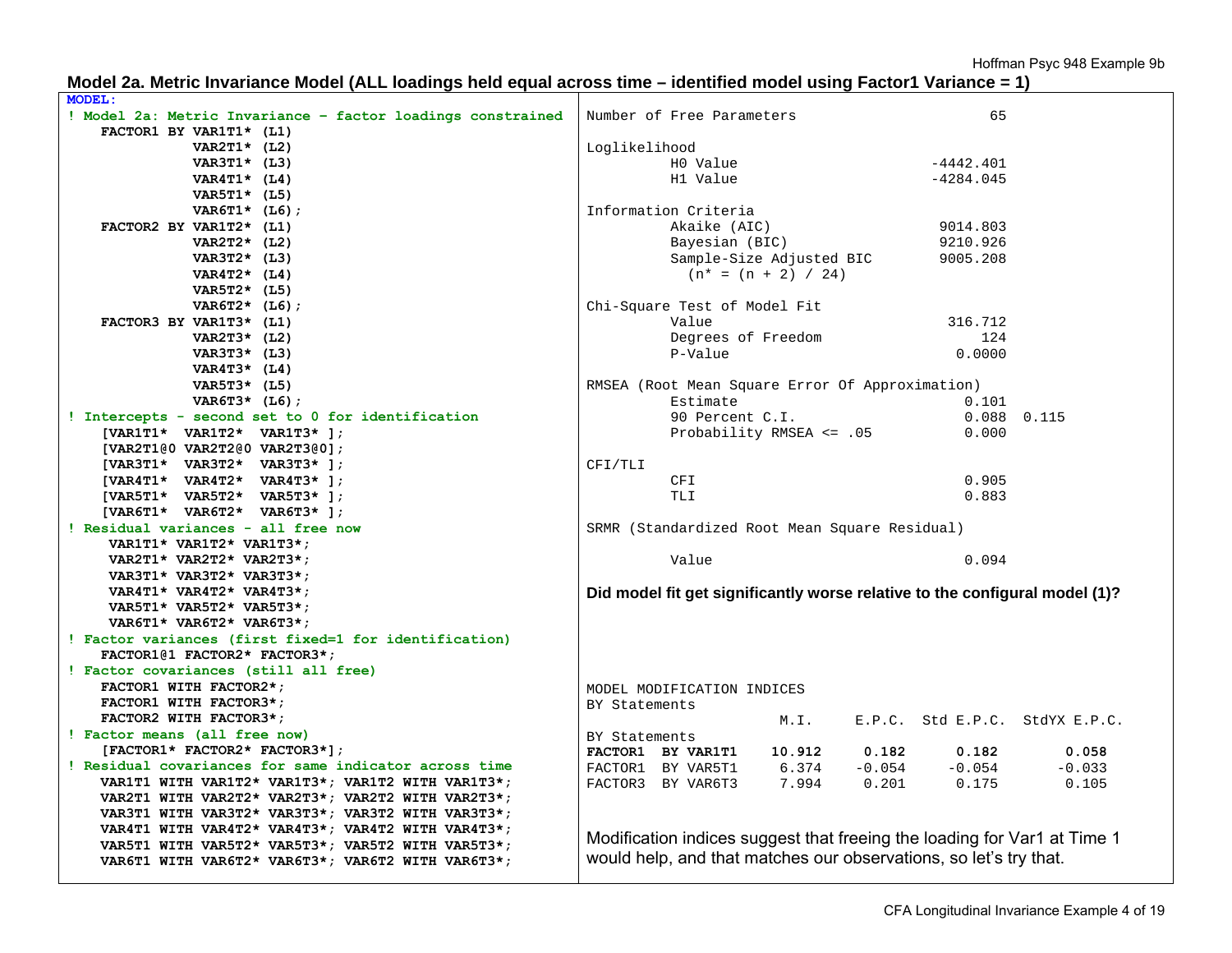**1 UNSTANDARDIZED METRIC MODEL RESULTS – NOW ALL FACTOR LOADINGS ARE HELD EQUAL (VARIANCE OF FACTOR1=1 FOR IDENTIFICAITON)** 

|                                                           |          |       |                     | Two-Tailed |         |                                                                  |                |                     | Two-Tailed     |
|-----------------------------------------------------------|----------|-------|---------------------|------------|---------|------------------------------------------------------------------|----------------|---------------------|----------------|
|                                                           | Estimate |       | $S.E.$ Est./ $S.E.$ | P-Value    |         | Estimate                                                         |                | $S.E.$ Est./ $S.E.$ | P-Value        |
|                                                           |          |       |                     |            |         |                                                                  |                |                     |                |
| FACTOR1 BY                                                |          |       |                     |            |         | Means - OF FACTOR - HAVE CHANGED SCALE, BUT RELATIVE STILL HOLDS |                |                     |                |
| VAR1T1                                                    | 3.004    | 0.203 | 14.794              | 0.000      | FACTOR1 | 4.092                                                            | 0.439          | 9.329               | 0.000          |
| VAR2T1                                                    | 2.117    | 0.214 | 9.915               | 0.000      | FACTOR2 | 4.716                                                            | 0.492          | 9.581               | 0.000          |
| VAR3T1                                                    | 2.139    | 0.168 | 12.722              | 0.000      | FACTOR3 | 4.927                                                            | 0.512          | 9.623               | 0.000          |
| VAR4T1                                                    | 2.018    | 0.209 | 9.652               | 0.000      |         |                                                                  |                |                     |                |
| VAR5T1                                                    | 0.981    | 0.106 | 9.241               | 0.000      |         | Intercepts - SCALED SO SHOULD BE EQUAL ACROSS TIME               |                |                     |                |
| VAR6T1                                                    | 1.611    | 0.125 | 12.843              | 0.000      | VAR1T1  | 3.794                                                            | 1.073          | 3.537               | 0.000          |
| FACTOR2 BY                                                |          |       |                     |            | VAR1T2  | 3.063                                                            | 1.200          | 2.551               | 0.011          |
| VAR1T2                                                    | 3.004    | 0.203 | 14.794              | 0.000      | VAR1T3  | 2.966                                                            | 1.250          | 2.373               | 0.018          |
| VAR2T2                                                    | 2.117    | 0.214 | 9.915               | 0.000      | VAR2T1  | 0.000                                                            | 0.000          | 999.000             | 999.000        |
| VAR3T2                                                    | 2.139    | 0.168 | 12.722              | 0.000      | VAR2T2  | 0.000                                                            | 0.000          | 999.000             | 999.000        |
| VAR4T2                                                    | 2.018    | 0.209 | 9.652               | 0.000      | VAR2T3  | 0.000                                                            | 0.000          | 999.000             | 999.000        |
| VAR5T2                                                    | 0.981    | 0.106 | 9.241               | 0.000      | VAR3T1  | 3.214                                                            | 0.813          | 3.954               | 0.000          |
| VAR6T2                                                    | 1.611    | 0.125 | 12.843              | 0.000      | VAR3T2  | 2.385                                                            | 0.910          | 2.621               | 0.009          |
| FACTOR3 BY                                                |          |       |                     |            | VAR3T3  | 2.503                                                            | 0.949          | 2.636               | 0.008          |
| VAR1T3                                                    | 3.004    | 0.203 | 14.794              | 0.000      | VAR4T1  | $-11.298$                                                        | 0.992          | $-11.383$           | 0.000          |
| VAR2T3                                                    | 2.117    | 0.214 | 9.915               | 0.000      | VAR4T2  | $-12.722$                                                        | 1.118          | $-11.382$           | 0.000          |
| VAR3T3                                                    | 2.139    | 0.168 | 12.722              | 0.000      | VAR4T3  | $-12.664$                                                        | 1.164          | $-10.878$           | 0.000          |
| VAR4T3                                                    | 2.018    | 0.209 | 9.652               | 0.000      | VAR5T1  | $-5.306$                                                         | 0.511          | $-10.383$           | 0.000          |
| VAR5T3                                                    | 0.981    | 0.106 | 9.241               | 0.000      | VAR5T2  | $-6.290$                                                         | 0.593          | $-10.606$           | 0.000          |
| VAR6T3                                                    | 1.611    | 0.125 | 12.843              | 0.000      | VAR5T3  | $-6.079$                                                         | 0.608          | $-9.995$            | 0.000          |
|                                                           |          |       |                     |            | VAR6T1  | $-9.469$                                                         | 0.612          | $-15.469$           | 0.000          |
| FACTOR1 WITH                                              |          |       |                     |            | VAR6T2  | $-10.010$                                                        | 0.682          | $-14.670$           | 0.000          |
| FACTOR2                                                   | 0.769    | 0.059 | 12.937              | 0.000      | VAR6T3  | $-10.024$                                                        | 0.710          | $-14.124$           | 0.000          |
| FACTOR3                                                   | 0.626    | 0.069 | 9.117               | 0.000      |         |                                                                  |                |                     |                |
| FACTOR2 WITH                                              |          |       |                     |            |         | Residual Variances - ITEM VARIANCE THAT IS NOT THE FACTOR        |                |                     |                |
| FACTOR3                                                   | 0.573    | 0.084 | 6.848               | 0.000      | VAR1T1  | 0.729                                                            | 0.316          | 2.307               | 0.021          |
|                                                           |          |       |                     |            | VAR1T2  | 0.455                                                            | 0.242          | 1.879               | 0.060          |
| *** Residual covariances among same item across time **** |          |       |                     |            | VAR1T3  | 0.452                                                            | 0.237          | 1.908               | 0.056          |
|                                                           |          |       |                     |            | VAR2T1  | 8.485                                                            | 1.063          | 7.984               | 0.000          |
|                                                           |          |       |                     |            | VAR2T2  | 5.963                                                            | 0.747          | 7.980               | 0.000          |
| VAR1T1 WITH                                               | $-0.208$ | 0.204 | $-1.018$            | 0.309      | VAR2T3  |                                                                  |                | 6.760               |                |
| VAR1T2<br>VAR1T3                                          | 0.035    | 0.211 | 0.168               | 0.867      | VAR3T1  | 5.187<br>2.190                                                   | 0.767<br>0.327 | 6.708               | 0.000<br>0.000 |
|                                                           |          |       |                     |            |         |                                                                  |                |                     |                |
| VAR1T2 WITH                                               |          |       |                     |            | VAR3T2  | 2.235                                                            | 0.310          | 7.200               | 0.000          |
| VAR1T3                                                    | 0.096    | 0.182 | 0.529               | 0.597      | VAR3T3  | 2.361                                                            | 0.366          | 6.444               | 0.000          |
| .                                                         |          |       |                     |            | VAR4T1  | 7.281                                                            | 0.912          | 7.980               | 0.000          |
|                                                           |          |       |                     |            | VAR4T2  | 6.745                                                            | 0.827          | 8.152               | 0.000          |
| Variances OF FACTORS                                      |          |       |                     |            | VAR4T3  | 6.522                                                            | 0.897          | 7.273               | 0.000          |
| FACTOR1                                                   | 1.000    | 0.000 | 999.000             | 999.000    | VAR5T1  | 1.819                                                            | 0.220          | 8.258               | 0.000          |
| FACTOR2                                                   | 0.956    | 0.120 | 7.982               | 0.000      | VAR5T2  | 4.694                                                            | 0.559          | 8.396               | 0.000          |
| FACTOR3                                                   | 0.761    | 0.113 | 6.709               | 0.000      | VAR5T3  | 2.958                                                            | 0.374          | 7.918               | 0.000          |
|                                                           |          |       |                     |            | VAR6T1  | 1.635                                                            | 0.223          | 7.341               | 0.000          |
|                                                           |          |       |                     |            | VAR6T2  | 1.082                                                            | 0.144          | 7.531               | 0.000          |
|                                                           |          |       |                     |            | VAR6T3  | 0.796                                                            | 0.129          | 6.171               | 0.000          |
|                                                           |          |       |                     |            |         |                                                                  |                |                     |                |
|                                                           |          |       |                     |            |         |                                                                  |                |                     |                |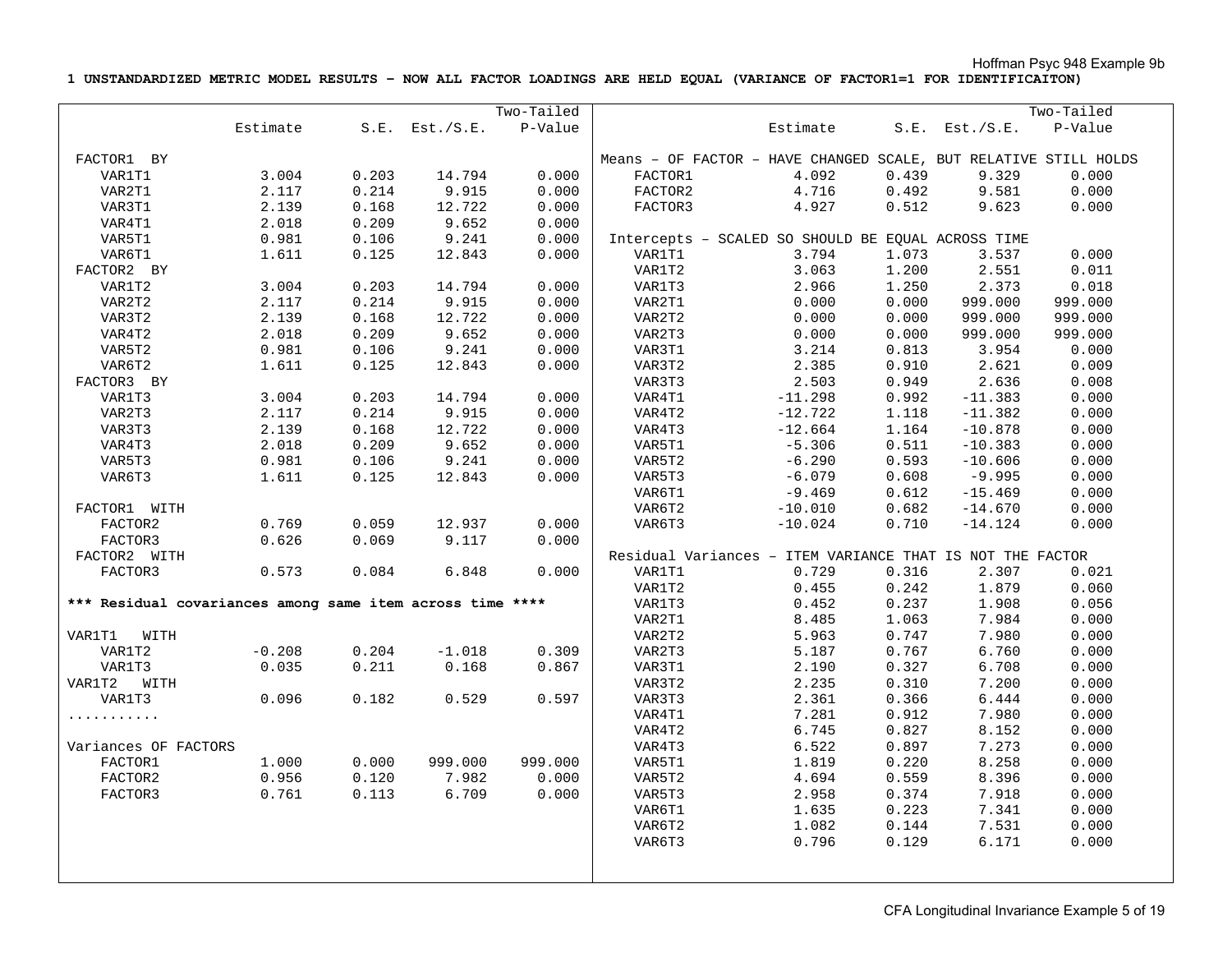#### **Model 2b. Partial Metric Invariance Model with loading for Var1 at Time 1 free**

| ! Model 2b: Partial Metric Invariance without VAR1T1<br>66<br>Number of Free Parameters<br>FACTOR1 BY VAR1T1*<br>VAR2T1* $(L2)$<br>Loglikelihood<br>VAR3T1* (L3)<br>HO Value<br>$-4435.669$<br>VAR4T1* $(L4)$<br>H1 Value<br>$-4284.045$<br>VAR5T1* (L5)<br>VAR6T1* $(L6)$ ;<br>Information Criteria<br>FACTOR2 BY VAR1T2* (L1)<br>Akaike (AIC)<br>9003.337<br>VAR2T2* $(L2)$<br>Bayesian (BIC)<br>9202.478<br>VAR3T2* (L3)<br>Sample-Size Adjusted BIC<br>8993.595<br>VAR4T2* $(L4)$<br>$(n* = (n + 2) / 24)$<br>VAR5T2* (L5)<br>VAR6T2* $(L6)$ ;<br>Chi-Square Test of Model Fit<br>FACTOR3 BY VAR1T3* (L1)<br>303.247<br>Value<br>VAR2T3* (L2)<br>Degrees of Freedom<br>123<br>VAR3T3* (L3)<br>P-Value<br>0.0000<br>VAR4T3* $(L4)$<br>VAR5T3* (L5)<br>RMSEA (Root Mean Square Error Of Approximation)<br>VAR6T3* $(L6)$ ;<br>Estimate<br>0.099<br>! Intercepts - second set to 0 for identification<br>90 Percent C.I.<br>$0.085$ $0.113$<br>[VAR1T1* VAR1T2* VAR1T3* ];<br>Probability RMSEA <= .05<br>0.000<br>[VAR2T1@0 VAR2T2@0 VAR2T3@0];<br>[VAR3T1* VAR3T2* VAR3T3* ];<br>CFI/TLI<br>[VAR4T1* VAR4T2* VAR4T3* ];<br>CFI<br>0.912<br>[VAR5T1* VAR5T2* VAR5T3* ];<br><b>TLI</b><br>0.890<br>[VAR6T1* VAR6T2* VAR6T3* ];<br>! Residual variances - all free now<br>SRMR (Standardized Root Mean Square Residual)<br>VAR1T1* VAR1T2* VAR1T3*;<br>Value<br>0.091<br>VAR2T1* VAR2T2* VAR2T3*;<br>VAR3T1* VAR3T2* VAR3T3*;<br>VAR4T1* VAR4T2* VAR4T3*;<br>VAR5T1* VAR5T2* VAR5T3*;<br>How does this fit compare to the fully metric invariant model (2a)? |
|--------------------------------------------------------------------------------------------------------------------------------------------------------------------------------------------------------------------------------------------------------------------------------------------------------------------------------------------------------------------------------------------------------------------------------------------------------------------------------------------------------------------------------------------------------------------------------------------------------------------------------------------------------------------------------------------------------------------------------------------------------------------------------------------------------------------------------------------------------------------------------------------------------------------------------------------------------------------------------------------------------------------------------------------------------------------------------------------------------------------------------------------------------------------------------------------------------------------------------------------------------------------------------------------------------------------------------------------------------------------------------------------------------------------------------------------------------------------------------------------------------------------------------------------------------------|
|                                                                                                                                                                                                                                                                                                                                                                                                                                                                                                                                                                                                                                                                                                                                                                                                                                                                                                                                                                                                                                                                                                                                                                                                                                                                                                                                                                                                                                                                                                                                                              |
|                                                                                                                                                                                                                                                                                                                                                                                                                                                                                                                                                                                                                                                                                                                                                                                                                                                                                                                                                                                                                                                                                                                                                                                                                                                                                                                                                                                                                                                                                                                                                              |
|                                                                                                                                                                                                                                                                                                                                                                                                                                                                                                                                                                                                                                                                                                                                                                                                                                                                                                                                                                                                                                                                                                                                                                                                                                                                                                                                                                                                                                                                                                                                                              |
|                                                                                                                                                                                                                                                                                                                                                                                                                                                                                                                                                                                                                                                                                                                                                                                                                                                                                                                                                                                                                                                                                                                                                                                                                                                                                                                                                                                                                                                                                                                                                              |
|                                                                                                                                                                                                                                                                                                                                                                                                                                                                                                                                                                                                                                                                                                                                                                                                                                                                                                                                                                                                                                                                                                                                                                                                                                                                                                                                                                                                                                                                                                                                                              |
|                                                                                                                                                                                                                                                                                                                                                                                                                                                                                                                                                                                                                                                                                                                                                                                                                                                                                                                                                                                                                                                                                                                                                                                                                                                                                                                                                                                                                                                                                                                                                              |
|                                                                                                                                                                                                                                                                                                                                                                                                                                                                                                                                                                                                                                                                                                                                                                                                                                                                                                                                                                                                                                                                                                                                                                                                                                                                                                                                                                                                                                                                                                                                                              |
|                                                                                                                                                                                                                                                                                                                                                                                                                                                                                                                                                                                                                                                                                                                                                                                                                                                                                                                                                                                                                                                                                                                                                                                                                                                                                                                                                                                                                                                                                                                                                              |
|                                                                                                                                                                                                                                                                                                                                                                                                                                                                                                                                                                                                                                                                                                                                                                                                                                                                                                                                                                                                                                                                                                                                                                                                                                                                                                                                                                                                                                                                                                                                                              |
|                                                                                                                                                                                                                                                                                                                                                                                                                                                                                                                                                                                                                                                                                                                                                                                                                                                                                                                                                                                                                                                                                                                                                                                                                                                                                                                                                                                                                                                                                                                                                              |
|                                                                                                                                                                                                                                                                                                                                                                                                                                                                                                                                                                                                                                                                                                                                                                                                                                                                                                                                                                                                                                                                                                                                                                                                                                                                                                                                                                                                                                                                                                                                                              |
|                                                                                                                                                                                                                                                                                                                                                                                                                                                                                                                                                                                                                                                                                                                                                                                                                                                                                                                                                                                                                                                                                                                                                                                                                                                                                                                                                                                                                                                                                                                                                              |
|                                                                                                                                                                                                                                                                                                                                                                                                                                                                                                                                                                                                                                                                                                                                                                                                                                                                                                                                                                                                                                                                                                                                                                                                                                                                                                                                                                                                                                                                                                                                                              |
|                                                                                                                                                                                                                                                                                                                                                                                                                                                                                                                                                                                                                                                                                                                                                                                                                                                                                                                                                                                                                                                                                                                                                                                                                                                                                                                                                                                                                                                                                                                                                              |
|                                                                                                                                                                                                                                                                                                                                                                                                                                                                                                                                                                                                                                                                                                                                                                                                                                                                                                                                                                                                                                                                                                                                                                                                                                                                                                                                                                                                                                                                                                                                                              |
|                                                                                                                                                                                                                                                                                                                                                                                                                                                                                                                                                                                                                                                                                                                                                                                                                                                                                                                                                                                                                                                                                                                                                                                                                                                                                                                                                                                                                                                                                                                                                              |
|                                                                                                                                                                                                                                                                                                                                                                                                                                                                                                                                                                                                                                                                                                                                                                                                                                                                                                                                                                                                                                                                                                                                                                                                                                                                                                                                                                                                                                                                                                                                                              |
|                                                                                                                                                                                                                                                                                                                                                                                                                                                                                                                                                                                                                                                                                                                                                                                                                                                                                                                                                                                                                                                                                                                                                                                                                                                                                                                                                                                                                                                                                                                                                              |
|                                                                                                                                                                                                                                                                                                                                                                                                                                                                                                                                                                                                                                                                                                                                                                                                                                                                                                                                                                                                                                                                                                                                                                                                                                                                                                                                                                                                                                                                                                                                                              |
|                                                                                                                                                                                                                                                                                                                                                                                                                                                                                                                                                                                                                                                                                                                                                                                                                                                                                                                                                                                                                                                                                                                                                                                                                                                                                                                                                                                                                                                                                                                                                              |
|                                                                                                                                                                                                                                                                                                                                                                                                                                                                                                                                                                                                                                                                                                                                                                                                                                                                                                                                                                                                                                                                                                                                                                                                                                                                                                                                                                                                                                                                                                                                                              |
|                                                                                                                                                                                                                                                                                                                                                                                                                                                                                                                                                                                                                                                                                                                                                                                                                                                                                                                                                                                                                                                                                                                                                                                                                                                                                                                                                                                                                                                                                                                                                              |
|                                                                                                                                                                                                                                                                                                                                                                                                                                                                                                                                                                                                                                                                                                                                                                                                                                                                                                                                                                                                                                                                                                                                                                                                                                                                                                                                                                                                                                                                                                                                                              |
|                                                                                                                                                                                                                                                                                                                                                                                                                                                                                                                                                                                                                                                                                                                                                                                                                                                                                                                                                                                                                                                                                                                                                                                                                                                                                                                                                                                                                                                                                                                                                              |
|                                                                                                                                                                                                                                                                                                                                                                                                                                                                                                                                                                                                                                                                                                                                                                                                                                                                                                                                                                                                                                                                                                                                                                                                                                                                                                                                                                                                                                                                                                                                                              |
|                                                                                                                                                                                                                                                                                                                                                                                                                                                                                                                                                                                                                                                                                                                                                                                                                                                                                                                                                                                                                                                                                                                                                                                                                                                                                                                                                                                                                                                                                                                                                              |
|                                                                                                                                                                                                                                                                                                                                                                                                                                                                                                                                                                                                                                                                                                                                                                                                                                                                                                                                                                                                                                                                                                                                                                                                                                                                                                                                                                                                                                                                                                                                                              |
|                                                                                                                                                                                                                                                                                                                                                                                                                                                                                                                                                                                                                                                                                                                                                                                                                                                                                                                                                                                                                                                                                                                                                                                                                                                                                                                                                                                                                                                                                                                                                              |
|                                                                                                                                                                                                                                                                                                                                                                                                                                                                                                                                                                                                                                                                                                                                                                                                                                                                                                                                                                                                                                                                                                                                                                                                                                                                                                                                                                                                                                                                                                                                                              |
|                                                                                                                                                                                                                                                                                                                                                                                                                                                                                                                                                                                                                                                                                                                                                                                                                                                                                                                                                                                                                                                                                                                                                                                                                                                                                                                                                                                                                                                                                                                                                              |
|                                                                                                                                                                                                                                                                                                                                                                                                                                                                                                                                                                                                                                                                                                                                                                                                                                                                                                                                                                                                                                                                                                                                                                                                                                                                                                                                                                                                                                                                                                                                                              |
|                                                                                                                                                                                                                                                                                                                                                                                                                                                                                                                                                                                                                                                                                                                                                                                                                                                                                                                                                                                                                                                                                                                                                                                                                                                                                                                                                                                                                                                                                                                                                              |
| VAR6T1* VAR6T2* VAR6T3*;                                                                                                                                                                                                                                                                                                                                                                                                                                                                                                                                                                                                                                                                                                                                                                                                                                                                                                                                                                                                                                                                                                                                                                                                                                                                                                                                                                                                                                                                                                                                     |
| ! Factor variances (first fixed=1 for identification)                                                                                                                                                                                                                                                                                                                                                                                                                                                                                                                                                                                                                                                                                                                                                                                                                                                                                                                                                                                                                                                                                                                                                                                                                                                                                                                                                                                                                                                                                                        |
| FACTOR1@1 FACTOR2* FACTOR3*;                                                                                                                                                                                                                                                                                                                                                                                                                                                                                                                                                                                                                                                                                                                                                                                                                                                                                                                                                                                                                                                                                                                                                                                                                                                                                                                                                                                                                                                                                                                                 |
| ! Factor covariances (still all free)                                                                                                                                                                                                                                                                                                                                                                                                                                                                                                                                                                                                                                                                                                                                                                                                                                                                                                                                                                                                                                                                                                                                                                                                                                                                                                                                                                                                                                                                                                                        |
| FACTOR1 WITH FACTOR2*;                                                                                                                                                                                                                                                                                                                                                                                                                                                                                                                                                                                                                                                                                                                                                                                                                                                                                                                                                                                                                                                                                                                                                                                                                                                                                                                                                                                                                                                                                                                                       |
| How does this fit compare to the configural model (1)?<br>FACTOR1 WITH FACTOR3*;                                                                                                                                                                                                                                                                                                                                                                                                                                                                                                                                                                                                                                                                                                                                                                                                                                                                                                                                                                                                                                                                                                                                                                                                                                                                                                                                                                                                                                                                             |
| FACTOR2 WITH FACTOR3*;                                                                                                                                                                                                                                                                                                                                                                                                                                                                                                                                                                                                                                                                                                                                                                                                                                                                                                                                                                                                                                                                                                                                                                                                                                                                                                                                                                                                                                                                                                                                       |
| ! Factor means (all free now)                                                                                                                                                                                                                                                                                                                                                                                                                                                                                                                                                                                                                                                                                                                                                                                                                                                                                                                                                                                                                                                                                                                                                                                                                                                                                                                                                                                                                                                                                                                                |
| $[FACTOR1* FACTOR2* FACTOR3*];$                                                                                                                                                                                                                                                                                                                                                                                                                                                                                                                                                                                                                                                                                                                                                                                                                                                                                                                                                                                                                                                                                                                                                                                                                                                                                                                                                                                                                                                                                                                              |
| ! Residual covariances for same indicator across time                                                                                                                                                                                                                                                                                                                                                                                                                                                                                                                                                                                                                                                                                                                                                                                                                                                                                                                                                                                                                                                                                                                                                                                                                                                                                                                                                                                                                                                                                                        |
| VAR1T1 WITH VAR1T2* VAR1T3*; VAR1T2 WITH VAR1T3*;                                                                                                                                                                                                                                                                                                                                                                                                                                                                                                                                                                                                                                                                                                                                                                                                                                                                                                                                                                                                                                                                                                                                                                                                                                                                                                                                                                                                                                                                                                            |
| VAR2T1 WITH VAR2T2* VAR2T3*; VAR2T2 WITH VAR2T3*;                                                                                                                                                                                                                                                                                                                                                                                                                                                                                                                                                                                                                                                                                                                                                                                                                                                                                                                                                                                                                                                                                                                                                                                                                                                                                                                                                                                                                                                                                                            |
| VAR3T1 WITH VAR3T2* VAR3T3*; VAR3T2 WITH VAR3T3*;                                                                                                                                                                                                                                                                                                                                                                                                                                                                                                                                                                                                                                                                                                                                                                                                                                                                                                                                                                                                                                                                                                                                                                                                                                                                                                                                                                                                                                                                                                            |
| No invariance-related modification indices were found, so we'll call it good!<br>VAR4T1 WITH VAR4T2* VAR4T3*; VAR4T2 WITH VAR4T3*;                                                                                                                                                                                                                                                                                                                                                                                                                                                                                                                                                                                                                                                                                                                                                                                                                                                                                                                                                                                                                                                                                                                                                                                                                                                                                                                                                                                                                           |
| VAR5T1 WITH VAR5T2* VAR5T3*; VAR5T2 WITH VAR5T3*;                                                                                                                                                                                                                                                                                                                                                                                                                                                                                                                                                                                                                                                                                                                                                                                                                                                                                                                                                                                                                                                                                                                                                                                                                                                                                                                                                                                                                                                                                                            |
| VAR6T1 WITH VAR6T2* VAR6T3*; VAR6T2 WITH VAR6T3*;                                                                                                                                                                                                                                                                                                                                                                                                                                                                                                                                                                                                                                                                                                                                                                                                                                                                                                                                                                                                                                                                                                                                                                                                                                                                                                                                                                                                                                                                                                            |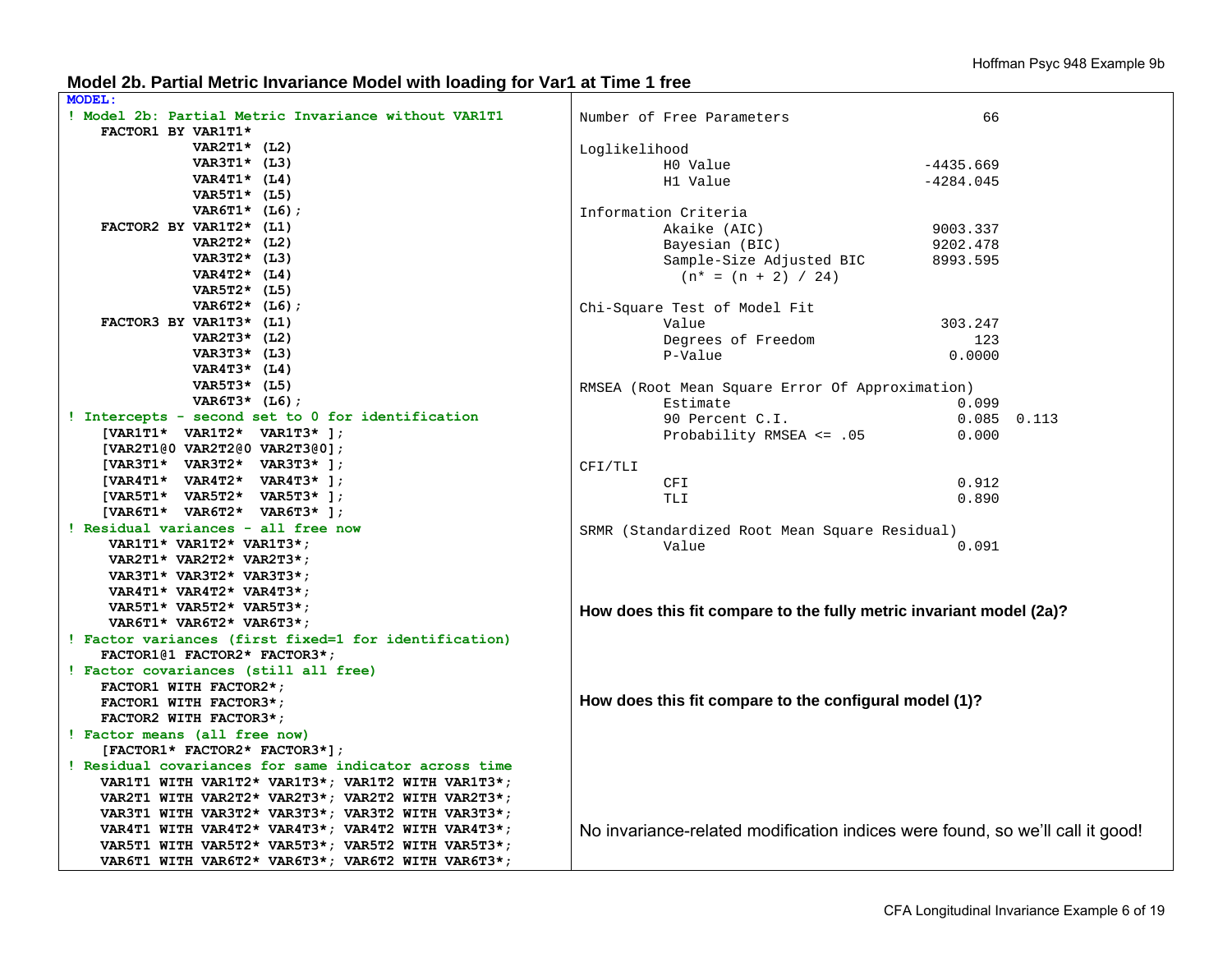**2b UNSTANDARDIZED PARTIAL METRIC MODEL RESULTS – ALL FACTOR LOADINGS ARE HELD EQUAL EXCEPT VAR1T1** 

|                                                           |          |       |                     | Two-Tailed |         |                                                           |       |                     | Two-Tailed |
|-----------------------------------------------------------|----------|-------|---------------------|------------|---------|-----------------------------------------------------------|-------|---------------------|------------|
|                                                           | Estimate |       | $S.E.$ Est./ $S.E.$ | P-Value    |         | Estimate                                                  |       | $S.E.$ Est./ $S.E.$ | P-Value    |
|                                                           |          |       |                     |            |         |                                                           |       |                     |            |
| FACTOR1 BY                                                |          |       |                     |            |         | Means - OF FACTOR - RELATIVE STILL HOLDS                  |       |                     |            |
| VAR1T1                                                    | 3.233    | 0.208 | 15.530              | 0.000      | FACTOR1 | 4.446                                                     | 0.492 | 9.044               | 0.000      |
| VAR2T1                                                    | 1.950    | 0.204 | 9.558               | 0.000      | FACTOR2 | 5.118                                                     | 0.553 | 9.256               | 0.000      |
| VAR3T1                                                    | 1.967    | 0.168 | 11.744              | 0.000      | FACTOR3 | 5.350                                                     | 0.576 | 9.293               | 0.000      |
| VAR4T1                                                    | 1.899    | 0.199 | 9.541               | 0.000      |         |                                                           |       |                     |            |
| VAR5T1                                                    | 0.968    | 0.102 | 9.458               | 0.000      |         | Intercepts - SCALED SO SHOULD BE EQUAL ACROSS TIME        |       |                     |            |
| VAR6T1                                                    | 1.476    | 0.123 | 12.004              | 0.000      | VAR1T1  | 1.705                                                     | 1.366 | 1.248               | 0.212      |
|                                                           |          |       |                     |            | VAR1T2  | 3.697                                                     | 1.155 | 3.200               | 0.001      |
| FACTOR2 BY                                                |          |       |                     |            | VAR1T3  | 3.612                                                     | 1.202 | 3.005               | 0.003      |
| VAR1T2                                                    | 2.644    | 0.201 | 13.163              | 0.000      | VAR2T1  | 0.000                                                     | 0.000 | 999.000             | 999.000    |
| VAR2T2                                                    | 1.950    | 0.204 | 9.558               | 0.000      | VAR2T2  | 0.000                                                     | 0.000 | 999.000             | 999.000    |
| VAR3T2                                                    | 1.967    | 0.168 | 11.744              | 0.000      | VAR2T3  | 0.000                                                     | 0.000 | 999.000             | 999.000    |
| VAR4T2                                                    | 1.899    | 0.199 | 9.541               | 0.000      | VAR3T1  | 3.231                                                     | 0.815 | 3.963               | 0.000      |
| VAR5T2                                                    | 0.968    | 0.102 | 9.458               | 0.000      | VAR3T2  | 2.401                                                     | 0.910 | 2.640               | 0.008      |
| VAR6T2                                                    | 1.476    | 0.123 | 12.004              | 0.000      | VAR3T3  | 2.517                                                     | 0.949 | 2.652               | 0.008      |
|                                                           |          |       |                     |            | VAR4T1  | $-11.479$                                                 | 0.998 | $-11.501$           | 0.000      |
| FACTOR3 BY                                                |          |       |                     |            | VAR4T2  | $-12.929$                                                 | 1.123 | $-11.512$           | 0.000      |
| VAR1T3                                                    | 2.644    | 0.201 | 13.163              | 0.000      | VAR4T3  | $-12.881$                                                 | 1.170 | $-11.007$           | 0.000      |
| VAR2T3                                                    | 1.950    | 0.204 | 9.558               | 0.000      | VAR5T1  | $-5.592$                                                  | 0.535 | $-10.443$           | 0.000      |
| VAR3T3                                                    | 1.967    | 0.168 | 11.744              | 0.000      | VAR5T2  | $-6.616$                                                  | 0.619 | $-10.686$           | 0.000      |
| VAR4T3                                                    | 1.899    | 0.199 | 9.541               | 0.000      | VAR5T3  | $-6.425$                                                  | 0.636 | $-10.094$           | 0.000      |
| VAR5T3                                                    | 0.968    | 0.102 | 9.458               | 0.000      | VAR6T1  | $-9.434$                                                  | 0.607 | $-15.552$           | 0.000      |
| VAR6T3                                                    | 1.476    | 0.123 | 12.004              | 0.000      | VAR6T2  | $-9.967$                                                  | 0.675 | $-14.774$           | 0.000      |
|                                                           |          |       |                     |            |         |                                                           |       |                     |            |
|                                                           |          |       |                     |            | VAR6T3  | $-9.983$                                                  | 0.702 | $-14.228$           | 0.000      |
| FACTOR1 WITH                                              |          |       |                     |            |         |                                                           |       |                     |            |
| FACTOR2                                                   | 0.847    | 0.068 | 12.472              | 0.000      |         | Residual Variances - ITEM VARIANCE THAT IS NOT THE FACTOR |       |                     |            |
| FACTOR3                                                   | 0.682    | 0.077 | 8.841               | 0.000      | VAR1T1  | 0.170                                                     | 0.334 | 0.509               | 0.611      |
| FACTOR2 WITH                                              |          |       |                     |            | VAR1T2  | 0.548                                                     | 0.243 | 2.257               | 0.024      |
| FACTOR3                                                   | 0.699    | 0.110 | 6.354               | 0.000      | VAR1T3  | 0.509                                                     | 0.228 | 2.230               | 0.026      |
|                                                           |          |       |                     |            | VAR2T1  | 8.702                                                     | 1.075 | 8.097               | 0.000      |
| *** Residual covariances among same item across time **** |          |       |                     |            | VAR2T2  | 5.895                                                     | 0.739 | 7.976               | 0.000      |
|                                                           |          |       |                     |            | VAR2T3  | 5.177                                                     | 0.764 | 6.776               | 0.000      |
| VAR1T1<br>WITH                                            |          |       |                     |            | VAR3T1  | 2.502                                                     | 0.364 | 6.874               | 0.000      |
| VAR1T2                                                    | $-0.225$ | 0.202 | $-1.111$            | 0.266      | VAR3T2  | 2.178                                                     | 0.303 | 7.180               | 0.000      |
| VAR1T3                                                    | $-0.012$ | 0.205 | $-0.057$            | 0.955      | VAR3T3  | 2.309                                                     | 0.358 | 6.455               | 0.000      |
|                                                           |          |       |                     |            | VAR4T1  | 7.172                                                     | 0.882 | 8.131               | 0.000      |
| VAR1T2<br>WITH                                            |          |       |                     |            | VAR4T2  | 6.759                                                     | 0.834 | 8.106               | 0.000      |
| VAR1T3                                                    | 0.132    | 0.176 | 0.749               | 0.454      | VAR4T3  | 6.613                                                     | 0.918 | 7.205               | 0.000      |
| .                                                         |          |       |                     |            | VAR5T1  | 1.829                                                     | 0.218 | 8.376               | 0.000      |
|                                                           |          |       |                     |            | VAR5T2  | 4.678                                                     | 0.557 | 8.393               | 0.000      |
| Variances                                                 |          |       |                     |            | VAR5T3  | 2.944                                                     | 0.372 | 7.919               | 0.000      |
| FACTOR1                                                   | 1.000    | 0.000 | 999.000             | 999.000    | VAR6T1  | 1.707                                                     | 0.223 | 7.656               | 0.000      |
| FACTOR2                                                   | 1.162    | 0.159 | 7.292               | 0.000      | VAR6T2  | 1.090                                                     | 0.146 | 7.465               | 0.000      |
| FACTOR3                                                   | 0.941    | 0.152 | 6.172               | 0.000      | VAR6T3  | 0.784                                                     | 0.128 | 6.146               | 0.000      |
|                                                           |          |       |                     |            |         |                                                           |       |                     |            |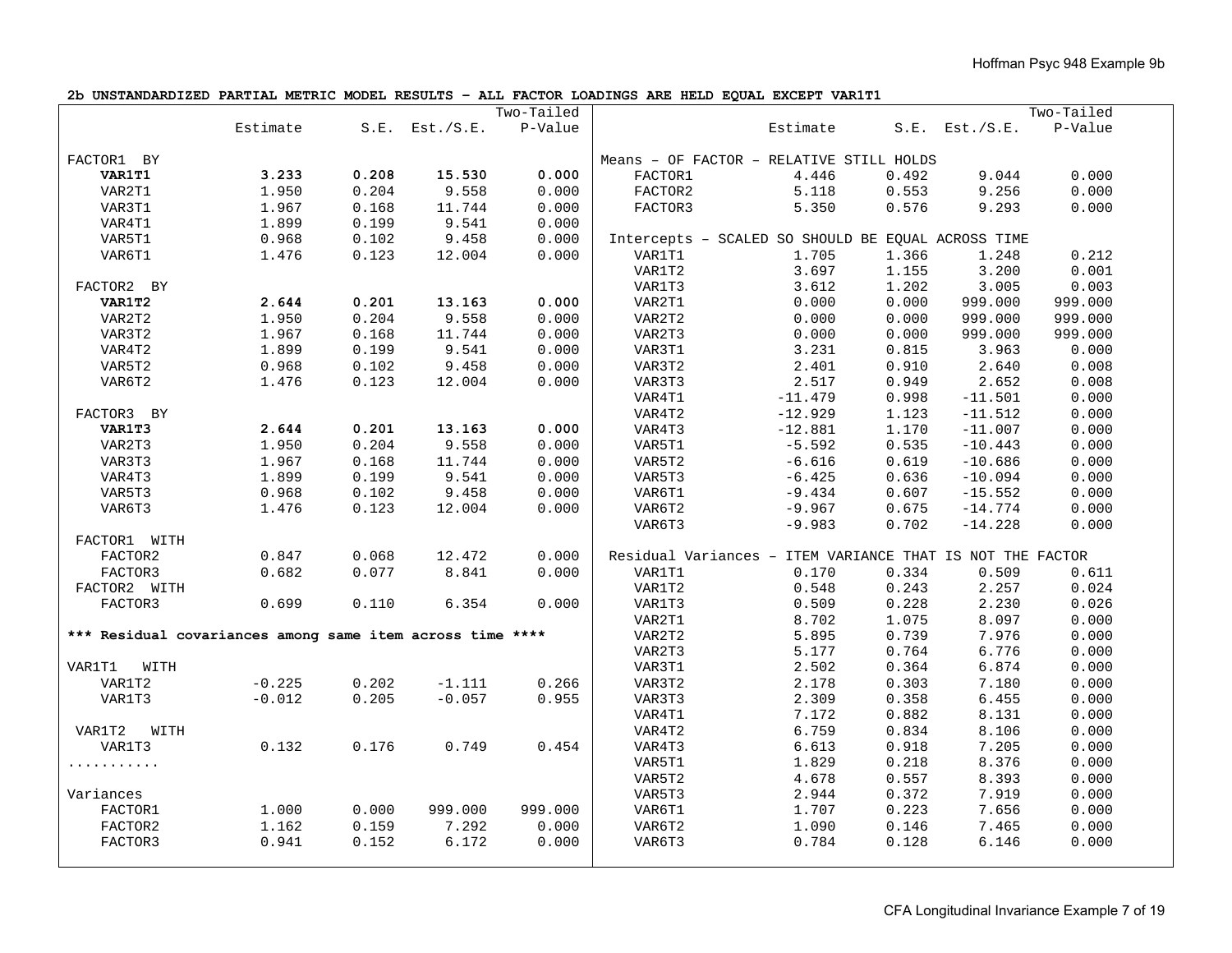| Model 3a. Scalar Invariance Model (all intercepts held equal across over time except VAR1T1); identified by Factor1 mean=0 |  |  |
|----------------------------------------------------------------------------------------------------------------------------|--|--|
| MODEL: !Model 3a: Scalar Invariance-intercepts (no VAR1T1)                                                                 |  |  |

| FACTOR1 BY VAR1T1*                                                                                     | Number of Free Parameters                                                  | 57                   |
|--------------------------------------------------------------------------------------------------------|----------------------------------------------------------------------------|----------------------|
| VAR2T1* $(L2)$                                                                                         | Loglikelihood                                                              |                      |
| VAR3T1* (L3)                                                                                           | H0 Value<br>$-4461.842$                                                    |                      |
| VAR4T1* $(L4)$                                                                                         | H1 Value<br>$-4284.045$                                                    |                      |
| VAR5T1* (L5)                                                                                           |                                                                            |                      |
| VAR6T1* $(L6)$ ;                                                                                       | Information Criteria                                                       |                      |
| FACTOR2 BY VAR1T2* (L1)                                                                                | Akaike (AIC)<br>9037.685                                                   |                      |
| VAR2T2* $(L2)$                                                                                         | Bayesian (BIC)<br>9209.670                                                 |                      |
| VAR3T2* (L3)                                                                                           | Sample-Size Adjusted BIC<br>9029.271                                       |                      |
| VAR4T2* $(L4)$                                                                                         | $(n* = (n + 2) / 24)$                                                      |                      |
| VAR5T2* (L5)                                                                                           |                                                                            |                      |
| VAR6T2* (L6);                                                                                          | Chi-Square Test of Model Fit                                               |                      |
| FACTOR3 BY VAR1T3* (L1)                                                                                | Value<br>355.594                                                           |                      |
| VAR2T3* $(L2)$                                                                                         | Degrees of Freedom                                                         | 132                  |
| VAR3T3* (L3)                                                                                           | P-Value<br>0.0000                                                          |                      |
| VAR4T3* $(L4)$                                                                                         |                                                                            |                      |
| VAR5T3* (L5)                                                                                           | RMSEA (Root Mean Square Error Of Approximation)                            |                      |
| VAR6T3* (L6);                                                                                          | Estimate                                                                   | 0.106                |
| ! All intercepts now constrained except VAR1T1                                                         | 90 Percent C.I.                                                            | $0.093$ $0.119$      |
| [VAR1T1 $\star$ ];                                                                                     | Probability RMSEA <= .05                                                   | 0.000                |
| $[VART2* VART3* ] (I1);$                                                                               | CFI/TLI                                                                    |                      |
| [VAR2T1* VAR2T2* VAR2T3* ] $(12)$ ;                                                                    | CFI                                                                        | 0.890                |
| [VAR3T1* VAR3T2* VAR3T3* ] (I3);                                                                       | TLI                                                                        | 0.873                |
| [VAR4T1* VAR4T2* VAR4T3* ] $(14)$ ;                                                                    | SRMR (Standardized Root Mean Square Residual)                              |                      |
| [VAR5T1* VAR5T2* VAR5T3* ] (I5);                                                                       | Value                                                                      | 0.093                |
|                                                                                                        |                                                                            |                      |
| $[VAR6T1* VAR6T2* VAR6T3*]$ (16);                                                                      |                                                                            |                      |
| ! Residual variances - all free now                                                                    | Is model fit significantly worse relative to the partial metric invariance |                      |
| VAR1T1* VAR1T2* VAR1T3*;                                                                               | model (2b)?                                                                |                      |
| VAR2T1* VAR2T2* VAR2T3*;                                                                               |                                                                            |                      |
| VAR3T1* VAR3T2* VAR3T3*;                                                                               |                                                                            |                      |
| VAR4T1* VAR4T2* VAR4T3*;                                                                               |                                                                            |                      |
| VAR5T1* VAR5T2* VAR5T3*;                                                                               |                                                                            |                      |
| VAR6T1* VAR6T2* VAR6T3*;                                                                               |                                                                            |                      |
| ! Factor variances (first fixed=1 for identification)                                                  |                                                                            |                      |
| FACTOR1@1 FACTOR2* FACTOR3*;                                                                           | MODEL MODIFICATION INDICES                                                 |                      |
| ! Factor covariances (still all free)                                                                  | Means/Intercepts/Thresholds                                                |                      |
| FACTOR1 WITH FACTOR2*;                                                                                 |                                                                            |                      |
| FACTOR1 WITH FACTOR3*;                                                                                 | E.P.C. Std E.P.C. StdYX E.P.C.<br>M.I.                                     |                      |
| FACTOR2 WITH FACTOR3*;                                                                                 |                                                                            |                      |
| ! Factor means (first=0 for identification)                                                            | [ VAR2T1 ]<br>15.324<br>$-0.696$<br>$-0.696$                               | $-0.189$             |
| $[FACTOR1@0 FACTOR2* FACTOR3*];$                                                                       | [ VART1 ]<br>0.366                                                         | 0.113                |
| ! Residual covariances for same indicator across time                                                  | $10.797$ $0.366$<br><b>21.688</b> - <b>0.027</b> -<br>[ VARST1 ]           | $-0.027$<br>$-0.017$ |
| VAR1T1 WITH VAR1T2* VAR1T3*; VAR1T2 WITH VAR1T3*;                                                      | I VAR5T2<br>$\blacksquare$<br>14.732<br>$-0.596$<br>$-0.596$               | $-0.241$             |
| VAR2T1 WITH VAR2T2* VAR2T3*; VAR2T2 WITH VAR2T3*;                                                      |                                                                            |                      |
| VAR3T1 WITH VAR3T2* VAR3T3*; VAR3T2 WITH VAR3T3*;                                                      |                                                                            |                      |
| VAR4T1 WITH VAR4T2* VAR4T3*; VAR4T2 WITH VAR4T3*;                                                      | Modification indices suggest that freeing these intercepts would help,     |                      |
| VAR5T1 WITH VAR5T2* VAR5T3*; VAR5T2 WITH VAR5T3*;<br>VAR6T1 WITH VAR6T2* VAR6T3*; VAR6T2 WITH VAR6T3*; | so let's try VAR5T1 first (biggest $x^2$ change suggested).                |                      |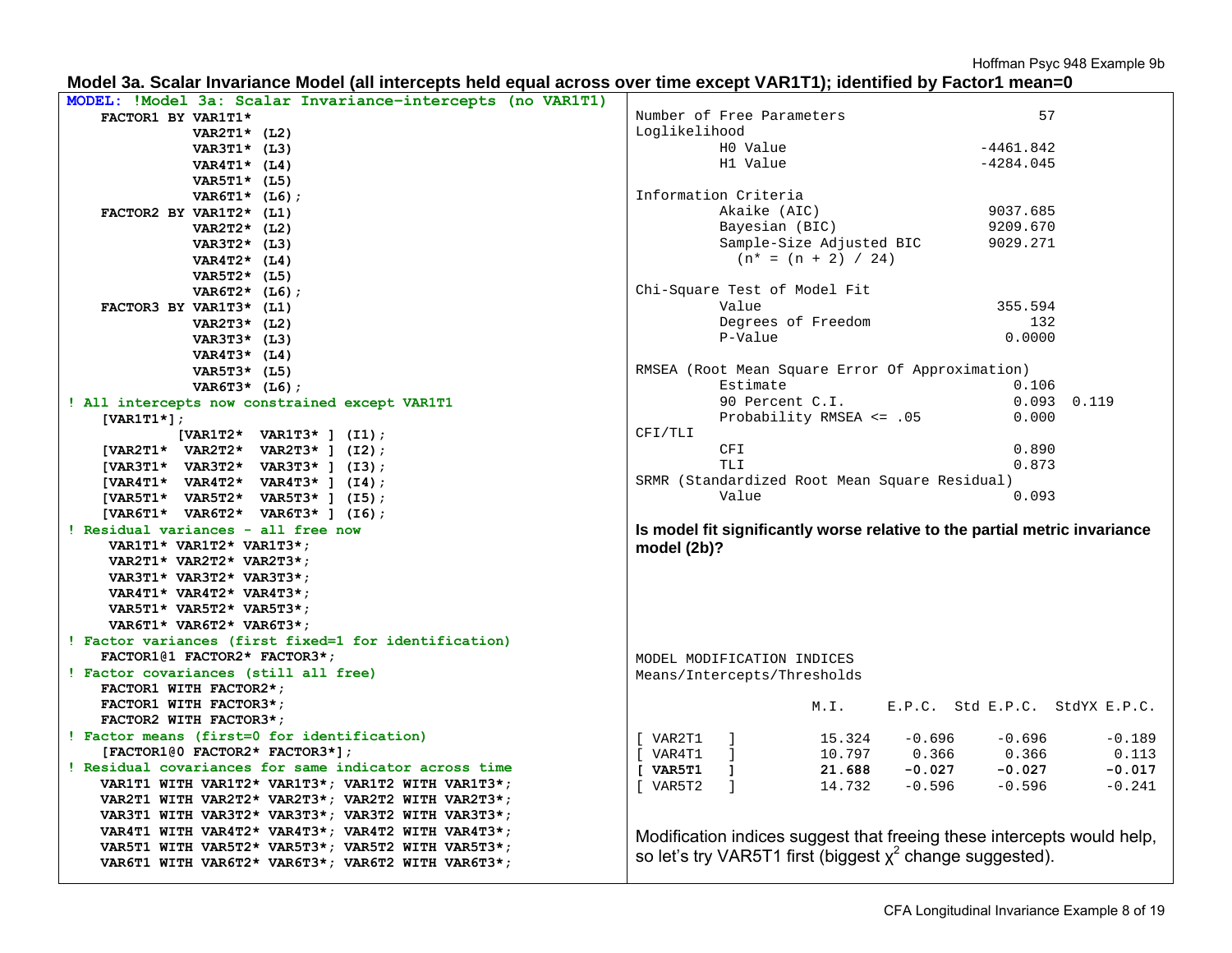**3a UNSTANDARDIZED SCALAR MODEL RESULTS – NOW FACTOR LOADINGS AND INTERCEPTS ARE HELD EQUAL (EXCEPT VAR1T1)** 

|                                                                  |                |       |                     | Two-Tailed |                                                    |          |       |                        | Two-Tailed |
|------------------------------------------------------------------|----------------|-------|---------------------|------------|----------------------------------------------------|----------|-------|------------------------|------------|
|                                                                  | Estimate       |       | $S.E.$ Est./ $S.E.$ | P-Value    |                                                    | Estimate |       | $S.E.$ Est./ $S.E.$    | P-Value    |
| FACTOR1 BY                                                       |                |       |                     |            |                                                    |          |       |                        |            |
| VAR1T1                                                           | 3.223          | 0.210 | 15.368              | 0.000      | Means - NOW FACTOR MEAN DIFFERENCES                |          |       |                        |            |
| VAR2T1                                                           | 2.072          | 0.210 | 9.850               | 0.000      | (SCALE HAS CHANGED SO THAT ZERO IS MEAN AT TIME 1) |          |       |                        |            |
| VAR3T1                                                           | 2.023          | 0.169 | 11.983              | 0.000      | FACTOR1                                            | 0.000    | 0.000 | 999.000                | 999.000    |
| VAR4T1                                                           | 1.794          | 0.194 | 9.244               | 0.000      | FACTOR2                                            | 0.228    | 0.073 | 3.131                  | 0.002      |
| VAR5T1                                                           | 0.907          | 0.103 | 8.834               | 0.000      | FACTOR3                                            | 0.452    | 0.089 | 5.052                  | 0.000      |
| VAR6T1                                                           | 1.516          | 0.125 | 12.154              | 0.000      |                                                    |          |       |                        |            |
|                                                                  |                |       |                     |            | Intercepts                                         |          |       |                        |            |
| FACTOR2 BY                                                       |                |       |                     |            | <b>VAR1T1</b>                                      | 16.089   | 0.273 | 58.973                 | 0.000      |
| VAR1T2                                                           | 2.662          | 0.203 | 13.102              | 0.000      | VAR1T2                                             | 16.589   | 0.252 | 65.753                 | 0.000      |
| VAR2T2                                                           | 2.072          | 0.210 | 9.850               | 0.000      | VAR1T3                                             | 16.589   | 0.252 | 65.753                 | 0.000      |
| VAR3T2                                                           | 2.023          | 0.169 | 11.983              | 0.000      | VAR2T1                                             | 9.368    | 0.258 | 36.248                 | 0.000      |
| VAR4T2                                                           | 1.794          | 0.194 | 9.244               | 0.000      | VAR2T2                                             | 9.368    | 0.258 | 36.248                 | 0.000      |
| VAR5T2                                                           | 0.907          | 0.103 | 8.834               | 0.000      | VAR2T3                                             | 9.368    | 0.258 | 36.248                 | 0.000      |
| VAR6T2                                                           | 1.516          | 0.125 | 12.154              | 0.000      | VAR3T1                                             | 12.026   | 0.205 | 58.581                 | 0.000      |
|                                                                  |                |       |                     |            | VAR3T2                                             | 12.026   | 0.205 | 58.581                 | 0.000      |
| FACTOR3 BY                                                       |                |       |                     |            | VAR3T3                                             | 12.026   | 0.205 | 58.581                 | 0.000      |
| VAR1T3                                                           | 2.662          | 0.203 | 13.102              | 0.000      | VAR4T1                                             | $-3.388$ | 0.252 | $-13.456$              | 0.000      |
| VAR2T3                                                           | 2.072          | 0.210 | 9.850               | 0.000      | VAR4T2                                             | $-3.388$ | 0.252 | $-13.456$              | 0.000      |
| VAR3T3                                                           | 2.023          | 0.169 | 11.983              | 0.000      | VAR4T3                                             | $-3.388$ | 0.252 | $-13.456$              | 0.000      |
| VAR4T3                                                           | 1.794          | 0.194 | 9.244               | 0.000      | VAR5T1                                             | $-1.189$ | 0.135 | $-8.784$               | 0.000      |
| VAR5T3                                                           | 0.907          | 0.103 | 8.834               | 0.000      | VAR5T2                                             | $-1.189$ | 0.135 | $-8.784$               | 0.000      |
| VAR6T3                                                           | 1.516          | 0.125 | 12.154              | 0.000      | VAR5T3                                             | $-1.189$ | 0.135 | $-8.784$               | 0.000      |
|                                                                  |                |       |                     |            | VAR6T1                                             | $-2.775$ | 0.156 | $-17.774$              | 0.000      |
|                                                                  |                |       |                     |            |                                                    | $-2.775$ | 0.156 |                        | 0.000      |
| FACTOR1 WITH                                                     |                | 0.067 | 12.435              | 0.000      | VAR6T2<br>VAR6T3                                   | $-2.775$ | 0.156 | $-17.774$<br>$-17.774$ | 0.000      |
| FACTOR2                                                          | 0.837<br>0.678 | 0.076 | 8.883               |            |                                                    |          |       |                        |            |
| FACTOR3                                                          |                |       |                     | 0.000      | Residual Variances                                 |          |       |                        |            |
| FACTOR2 WITH                                                     |                |       |                     |            | VAR1T1                                             | 0.247    |       |                        |            |
|                                                                  |                |       |                     |            |                                                    |          | 0.348 | 0.711                  | 0.477      |
| FACTOR3                                                          | 0.689          | 0.108 | 6.365               | 0.000      | VAR1T2                                             | 0.603    | 0.244 | 2.475                  | 0.013      |
|                                                                  |                |       |                     |            | VAR1T3                                             | 0.560    | 0.229 | 2.440                  | 0.015      |
| Variances                                                        |                |       |                     |            | VAR2T1                                             | 9.256    | 1.185 | 7.813                  | 0.000      |
| FACTOR1                                                          | 1.000          | 0.000 | 999.000             | 999.000    | VAR2T2                                             | 5.874    | 0.743 | 7.911                  | 0.000      |
| FACTOR2                                                          | 1.133          | 0.156 | 7.270               | 0.000      | VAR2T3                                             | 5.060    | 0.747 | 6.775                  | 0.000      |
| FACTOR3                                                          | 0.923          | 0.150 | 6.170               | 0.000      | VAR3T1                                             | 2.443    | 0.367 | 6.659                  | 0.000      |
|                                                                  |                |       |                     |            | VAR3T2                                             | 2.145    | 0.301 | 7.125                  | 0.000      |
| *** Residual covariances among same item across time still there |                |       |                     |            | VAR3T3                                             | 2.284    | 0.355 | 6.429                  | 0.000      |
| but not shown ****                                               |                |       |                     |            | VAR4T1                                             | 7.291    | 0.912 | 7.996                  | 0.000      |
|                                                                  |                |       |                     |            | VAR4T2                                             | 6.715    | 0.827 | 8.122                  | 0.000      |
|                                                                  |                |       |                     |            | VAR4T3                                             | 6.512    | 0.900 | 7.238                  | 0.000      |
|                                                                  |                |       |                     |            | VAR5T1                                             | 1.846    | 0.222 | 8.315                  | 0.000      |
|                                                                  |                |       |                     |            | VAR5T2                                             | 5.196    | 0.638 | 8.139                  | 0.000      |
|                                                                  |                |       |                     |            | VAR5T3                                             | 3.193    | 0.412 | 7.748                  | 0.000      |
|                                                                  |                |       |                     |            | VAR6T1                                             | 1.692    | 0.226 | 7.488                  | 0.000      |
|                                                                  |                |       |                     |            | VAR6T2                                             | 1.073    | 0.146 | 7.366                  | 0.000      |
|                                                                  |                |       |                     |            | VAR6T3                                             | 0.757    | 0.126 | 6.022                  | 0.000      |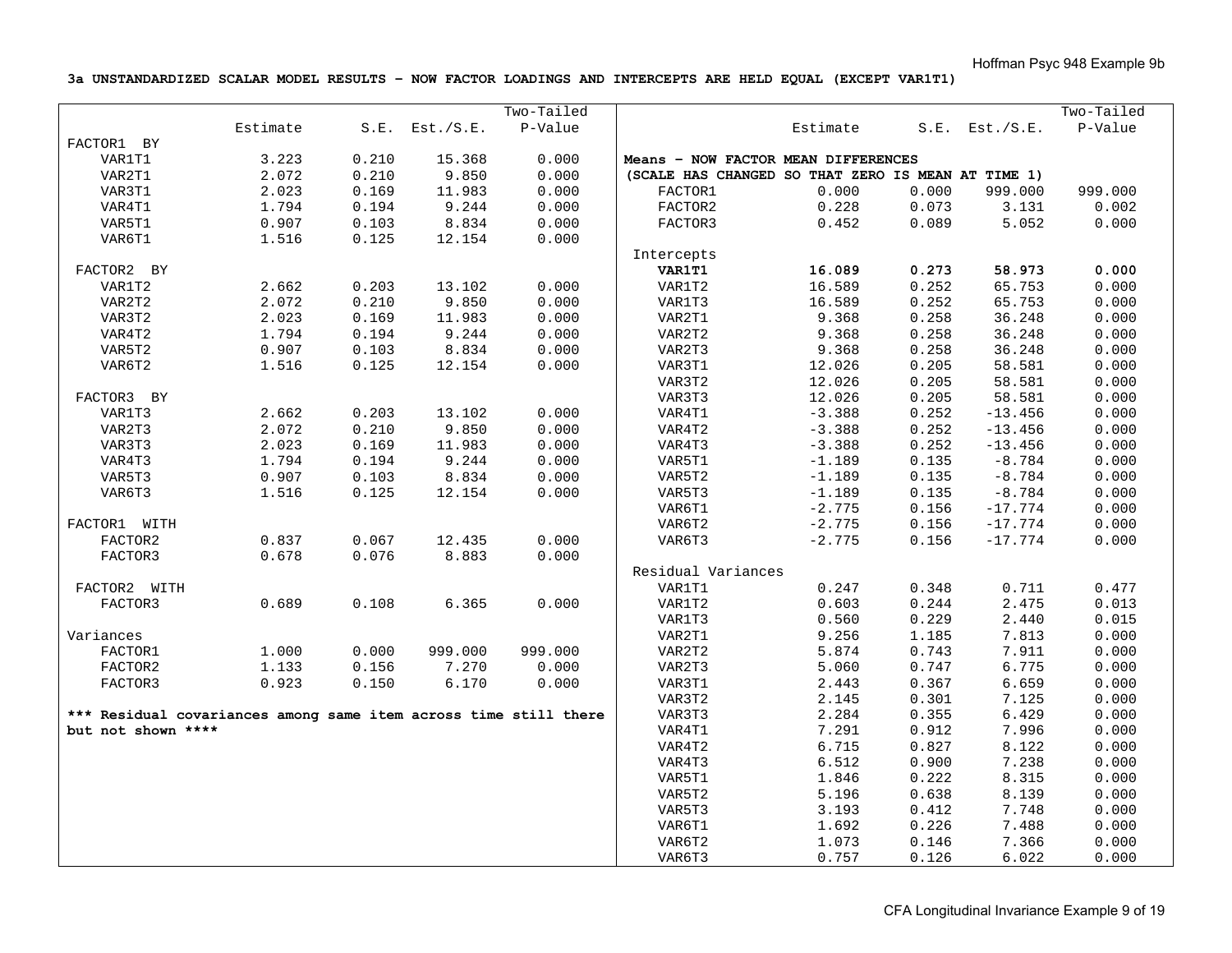| Model 3b. Partial Scalar Invariance Model (all intercepts held equal across over time except VAR1T1 and VAR5T1) |  |  |  |
|-----------------------------------------------------------------------------------------------------------------|--|--|--|
|-----------------------------------------------------------------------------------------------------------------|--|--|--|

| MODEL: !Model 3b: Partial Scalar Invariance (no VAR1T1 or           |                            |                                                                        |                 |                |                     |                                |
|---------------------------------------------------------------------|----------------------------|------------------------------------------------------------------------|-----------------|----------------|---------------------|--------------------------------|
| VAR5T1)                                                             |                            | How does this fit compare to the partial metric invariance model (2b)? |                 |                |                     |                                |
| (rest of code before is same)                                       |                            |                                                                        |                 |                |                     |                                |
| ! All intercepts now constrained except VAR1T1 and VAR5T1           |                            |                                                                        |                 |                |                     |                                |
| $[VART1*];$                                                         |                            |                                                                        |                 |                |                     |                                |
| [VAR1T2* VAR1T3* ] $(11)$ ;                                         |                            |                                                                        |                 |                |                     | Two-Tailed                     |
| [VAR2T1* VAR2T2* VAR2T3* ] $(12)$ ;                                 |                            |                                                                        | Estimate        |                | $S.E.$ Est./ $S.E.$ | P-Value                        |
| [VAR3T1* VAR3T2* VAR3T3* ] $(13)$ ;                                 |                            |                                                                        |                 |                |                     |                                |
| [VAR4T1* VAR4T2* VAR4T3* ] $(14)$ ;                                 |                            | Means - OF FACTORS ( $0$ =MEAN AT TIME 1)                              |                 |                |                     |                                |
| [VAR5T1 $\star$ ];                                                  |                            | FACTOR1                                                                | 0.000           | 0.000          | 999.000             | 999.000                        |
| $[VAR5T2* VAR5T3*]$ (15);                                           |                            | FACTOR2                                                                | 0.285           | 0.075          | 3.802               | 0.000                          |
| [VAR6T1* VAR6T2* VAR6T3* ] (I6);                                    |                            | FACTOR3                                                                | 0.514           | 0.093          | 5.555               | 0.000                          |
| ! Factor means (first=0 for identification)                         |                            |                                                                        |                 |                |                     |                                |
| [FACTOR100 FACTOR2* FACTOR3*];                                      |                            | Intercepts                                                             |                 |                |                     |                                |
|                                                                     |                            | VAR1T1                                                                 | 16.090          | 0.273          | 58.974              | 0.000                          |
| (rest of code after is same)                                        |                            | VAR1T2                                                                 | 16.444          | 0.251          | 65.421              | 0.000                          |
|                                                                     |                            | VAR1T3                                                                 | 16.444<br>9.271 | 0.251<br>0.257 | 65.421<br>36.038    | 0.000                          |
| Number of Free Parameters                                           | 58                         | VAR2T1<br>VAR2T2                                                       |                 |                |                     | 0.000                          |
| Loglikelihood                                                       |                            |                                                                        | 9.271           | 0.257          | 36.038              | 0.000                          |
| H0 Value                                                            | $-4450.001$                | VAR2T3                                                                 | 9.271           | 0.257          | 36.038              | 0.000                          |
| H1 Value                                                            | $-4284.045$                | VAR3T1                                                                 | 11.957          | 0.203          | 58.999              | 0.000                          |
|                                                                     |                            | VAR3T2                                                                 | 11.957          | 0.203          | 58.999              | 0.000                          |
| Information Criteria                                                |                            | VAR3T3                                                                 | 11.957          | 0.203          | 58.999              | 0.000                          |
| Akaike (AIC)                                                        | 9016.001                   | VAR4T1                                                                 | $-3.447$        | 0.251          | $-13.717$           | 0.000                          |
| Bayesian (BIC)                                                      | 9191.004                   | VAR4T2                                                                 | $-3.447$        | 0.251          | $-13.717$           | 0.000                          |
| Sample-Size Adjusted BIC                                            | 9007.440                   | VAR4T3                                                                 | $-3.447$        | 0.251          | $-13.717$           | 0.000                          |
| $(n* = (n + 2) / 24)$                                               |                            | VAR5T1                                                                 | $-1.216$        | 0.132          | $-9.229$            | 0.000                          |
|                                                                     |                            | VAR5T2                                                                 | $-1.794$        | 0.179          | $-10.002$           | 0.000                          |
| Chi-Square Test of Model Fit                                        |                            | VAR5T3                                                                 | $-1.794$        | 0.179          | $-10.002$           | 0.000                          |
| Value                                                               | 331.911                    | VAR6T1                                                                 | $-2.847$        | 0.154          | $-18.432$           | 0.000                          |
| Degrees of Freedom                                                  | 131                        | VAR6T2                                                                 | $-2.847$        | 0.154          | $-18.432$           | 0.000                          |
| P-Value                                                             | 0.0000                     | VAR6T3                                                                 | $-2.847$        | 0.154          | $-18.432$           | 0.000                          |
| RMSEA (Root Mean Square Error Of Approximation)                     |                            |                                                                        |                 |                |                     |                                |
| Estimate                                                            | 0.101                      | MODEL MODIFICATION INDICES                                             |                 |                |                     |                                |
| 90 Percent C.I.                                                     | $0.087$ 0.114              | Means/Intercepts/Thresholds                                            |                 |                |                     |                                |
| Probability RMSEA <= .05                                            | 0.000                      |                                                                        |                 |                |                     |                                |
|                                                                     |                            |                                                                        | M.I.            |                |                     | E.P.C. Std E.P.C. StdYX E.P.C. |
| CFI/TLI                                                             |                            |                                                                        |                 |                |                     |                                |
| CFI                                                                 | 0.901                      | [ VAR2T1<br>$\Box$                                                     | 12.033          | $-0.599$       | $-0.599$            | $-0.164$                       |
| <b>TLI</b>                                                          | 0.885                      | $[x \sqrt{2}$<br>$\blacksquare$                                        | 14.398          | 0.425          | 0.425               | 0.132                          |
| SRMR (Standardized Root Mean Square Residual)                       | $\overline{1}$<br>[ VAR4T2 | 6.677                                                                  | $-0.306$        | $-0.306$       | $-0.096$            |                                |
| Value                                                               | 0.086                      |                                                                        |                 |                |                     |                                |
|                                                                     |                            | Modification indices still suggest that freeing these intercepts would |                 |                |                     |                                |
| How does this fit compare to the full scalar invariance model (3a)? |                            | help, so let's try VAR4T1 next (biggest $x^2$ change suggested).       |                 |                |                     |                                |
|                                                                     |                            |                                                                        |                 |                |                     |                                |
|                                                                     |                            |                                                                        |                 |                |                     |                                |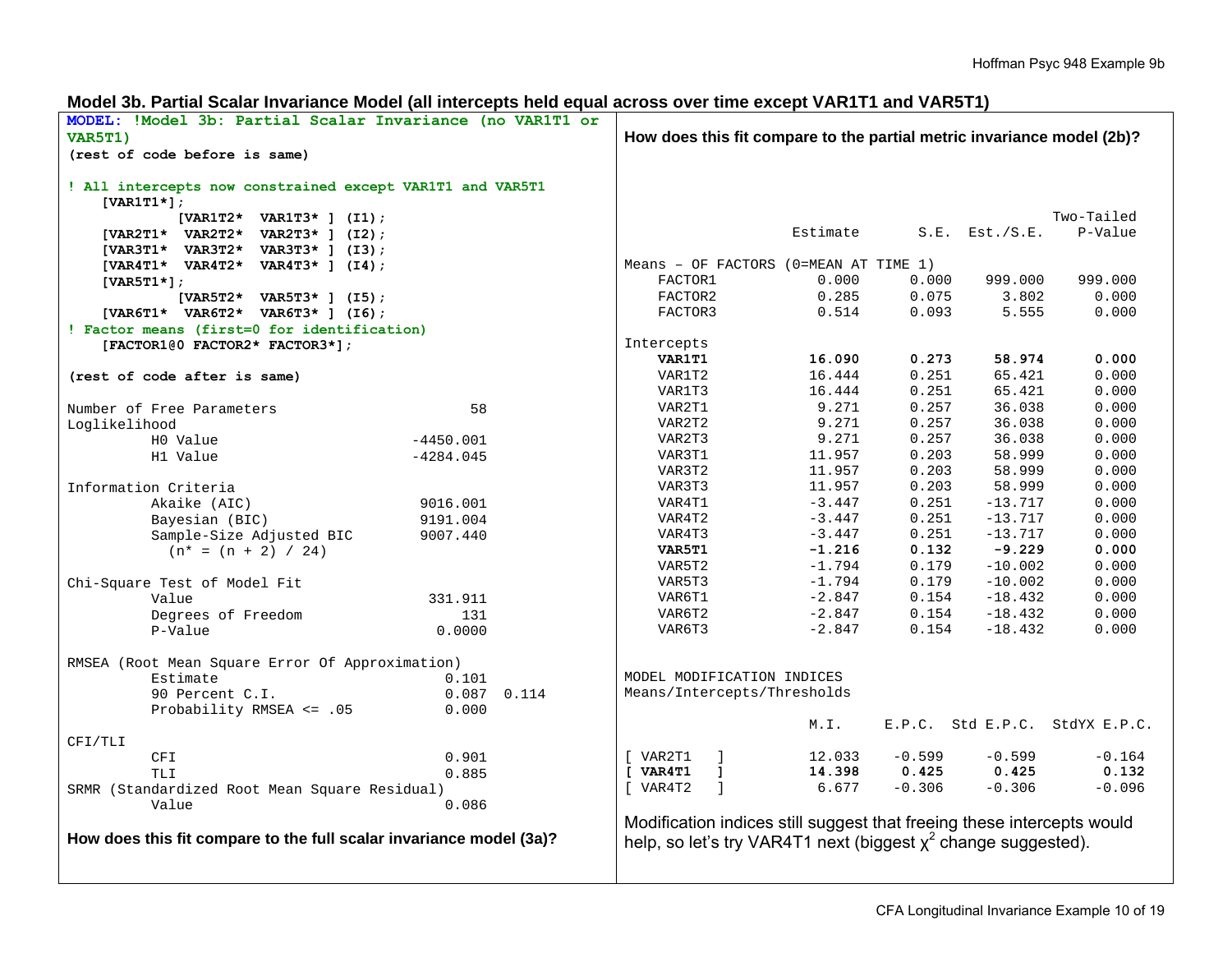# **Model 3c. Partial Scalar Invariance Model (all intercepts held equal across over time except VAR1T1, VAR5T1, and VAR4T1)**

| MODEL: ! Model 3c: Partial Scalar (no VAR1T1, VAR5T1, or                             |                                                                            |          |          |                     |                                |
|--------------------------------------------------------------------------------------|----------------------------------------------------------------------------|----------|----------|---------------------|--------------------------------|
| VAR4T1)                                                                              | How does this fit compare to the partial metric invariance model (2b)?     |          |          |                     |                                |
| (rest of code before is same)                                                        |                                                                            |          |          |                     |                                |
| ! All intercepts now constrained except VAR1T1, VAR5T1, VAR4T1<br>[VAR1T1 $\star$ ]; |                                                                            |          |          |                     |                                |
| $[VARIT2* VARIT3*] (I1);$                                                            |                                                                            |          |          |                     | Two-Tailed                     |
| $[VAR2T1* VAR2T2* VAR2T3*] (I2);$                                                    |                                                                            | Estimate |          | $S.E.$ Est./ $S.E.$ | P-Value                        |
| [VAR3T1* VAR3T2* VAR3T3* ] (I3);                                                     |                                                                            |          |          |                     |                                |
| $[VAR4T1*]$ ;                                                                        | Means - OF FACTORS ( $0$ =MEAN AT TIME 1)                                  |          |          |                     |                                |
| $[VAR4T2* VAR4T3*] (I4);$                                                            | FACTOR1                                                                    | 0.000    | 0.000    | 999.000             | 999.000                        |
| [VAR5T1 $\star$ ];                                                                   | FACTOR2                                                                    | 0.346    | 0.078    | 4.425               | 0.000                          |
| $[VAR5T2* VAR5T3*]$ (15);                                                            | FACTOR3                                                                    | 0.573    | 0.096    | 5.969               | 0.000                          |
| [VAR6T1* VAR6T2* VAR6T3* ] (I6);                                                     |                                                                            |          |          |                     |                                |
| ! Factor means (first=0 for identification)                                          | Intercepts                                                                 |          |          |                     |                                |
| $[FACTOR1@0$ FACTOR2* FACTOR3*];                                                     | VAR1T1                                                                     | 16.090   | 0.273    | 58.984              | 0.000                          |
|                                                                                      | VAR1T2                                                                     | 16.286   | 0.256    | 63.738              | 0.000                          |
| (rest of code after is same)                                                         | VAR1T3                                                                     | 16.286   | 0.256    | 63.738              | 0.000                          |
|                                                                                      | VAR2T1                                                                     | 9.171    | 0.258    | 35.595              | 0.000                          |
| 59<br>Number of Free Parameters                                                      | VAR2T2                                                                     | 9.171    | 0.258    | 35.595              | 0.000                          |
| Loglikelihood                                                                        | VAR2T3                                                                     | 9.171    | 0.258    | 35.595              | 0.000                          |
| H0 Value<br>$-4442.214$                                                              | VAR3T1                                                                     | 11.885   | 0.202    | 58.933              | 0.000                          |
| H1 Value<br>$-4284.045$                                                              | VAR3T2                                                                     | 11.885   | 0.202    | 58.933              | 0.000                          |
|                                                                                      | VAR3T3                                                                     | 11.885   | 0.202    | 58.933              | 0.000                          |
| Information Criteria                                                                 | VAR4T1                                                                     | $-3.023$ | 0.274    | $-11.045$           | 0.000                          |
| Akaike (AIC)<br>9002.427                                                             | VAR4T2                                                                     | $-3.845$ | 0.278    | $-13.832$           | 0.000                          |
| Bayesian (BIC)<br>9180.447                                                           | VAR4T3                                                                     | $-3.845$ | 0.278    | $-13.832$           | 0.000                          |
| Sample-Size Adjusted BIC<br>8993.718                                                 | VAR5T1                                                                     | $-1.214$ | 0.132    | $-9.211$            | 0.000                          |
| $(n* = (n + 2) / 24)$                                                                | VAR5T2                                                                     | $-1.854$ | 0.181    | $-10.220$           | 0.000                          |
|                                                                                      | VAR5T3                                                                     | $-1.854$ | 0.181    | $-10.220$           | 0.000                          |
| Chi-Square Test of Model Fit                                                         | VAR6T1                                                                     | $-2.919$ | 0.154    | $-18.941$           | 0.000                          |
| Value<br>316.337                                                                     | VAR6T2                                                                     | $-2.919$ | 0.154    | $-18.941$           | 0.000                          |
| Degrees of Freedom<br>130                                                            | VAR6T3                                                                     | $-2.919$ | 0.154    | $-18.941$           | 0.000                          |
| P-Value<br>0.0000                                                                    |                                                                            |          |          |                     |                                |
|                                                                                      | MODEL MODIFICATION INDICES                                                 |          |          |                     |                                |
| RMSEA (Root Mean Square Error Of Approximation)                                      | Means/Intercepts/Thresholds                                                |          |          |                     |                                |
| 0.097<br>Estimate                                                                    |                                                                            |          |          |                     |                                |
| $0.084$ $0.111$<br>90 Percent C.I.                                                   |                                                                            | M.L.     |          |                     | E.P.C. Std E.P.C. StdYX E.P.C. |
| Probability RMSEA <= .05<br>0.000                                                    |                                                                            |          |          |                     |                                |
| CFI/TLI                                                                              | $[$ VAR $2T1$<br>$\blacksquare$                                            | 8.891    | $-0.497$ | $-0.497$            | $-0.137$                       |
| 0.909<br>CFI                                                                         |                                                                            |          |          |                     |                                |
| 0.892<br>TLI                                                                         | Modification indices still suggest that freeing this intercept would help, |          |          |                     |                                |
| SRMR (Standardized Root Mean Square Residual)                                        | so let's try VAR2T1 next (last $\chi^2$ change over 6).                    |          |          |                     |                                |
| 0.092<br>Value                                                                       |                                                                            |          |          |                     |                                |
|                                                                                      |                                                                            |          |          |                     |                                |
| How does this fit compare to the partially scalar invariant model (3b)?              |                                                                            |          |          |                     |                                |
|                                                                                      |                                                                            |          |          |                     |                                |
|                                                                                      |                                                                            |          |          |                     |                                |
|                                                                                      |                                                                            |          |          |                     |                                |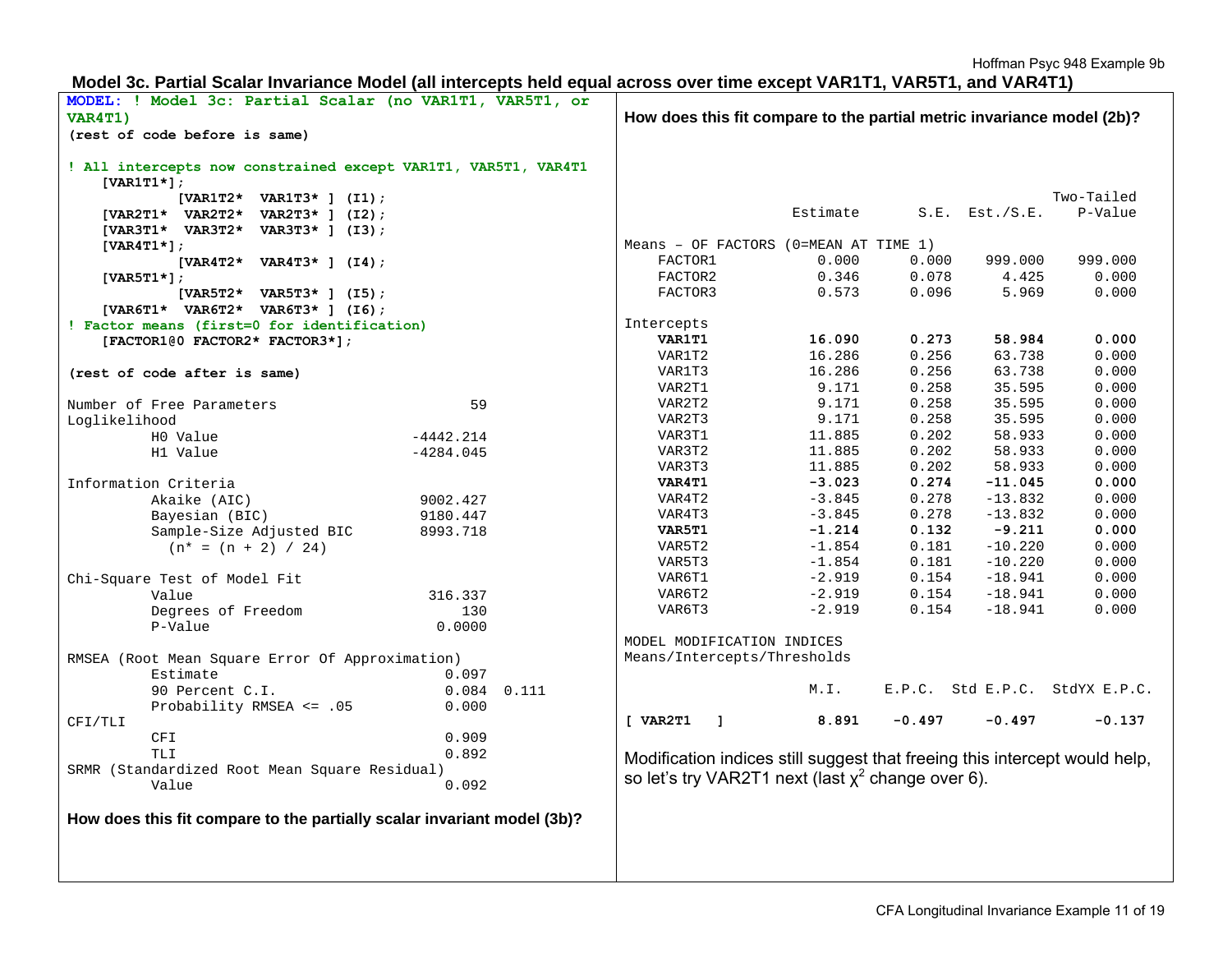# **Model 3d. Partial Scalar Invariance Model (all intercepts held equal across over time except VAR1T1, VAR5T1, VAR4T1, VAR2T1)**

| MODEL: ! Model 3d: Partial Scalar               |                                                                        |                 |                                                                         |          |       |                     |            |
|-------------------------------------------------|------------------------------------------------------------------------|-----------------|-------------------------------------------------------------------------|----------|-------|---------------------|------------|
| !(no VARITI, VAR5T1, VAR4T1, VAR2T1)            |                                                                        |                 | How does this fit compare to the partial scalar invariance model (3c)?  |          |       |                     |            |
|                                                 |                                                                        |                 |                                                                         |          |       |                     |            |
| (rest of code before and after is same)         |                                                                        |                 |                                                                         |          |       |                     |            |
| ! All intercepts now constrained except         |                                                                        |                 |                                                                         |          |       |                     |            |
| ! VAR1T1, VAR5T1, VAR4T1, VAR2T1                |                                                                        |                 |                                                                         |          |       |                     |            |
| $[VART1*];$                                     | How does this fit compare to the partial metric invariance model (2b)? |                 |                                                                         |          |       |                     |            |
| $[VARIT2* VARIT3*] (I1);$                       |                                                                        |                 |                                                                         |          |       |                     |            |
| [VAR2T1 $\star$ ];                              |                                                                        |                 |                                                                         |          |       |                     |            |
| $[VAR2T2* VAR2T3*] (I2);$                       |                                                                        |                 |                                                                         |          |       |                     |            |
| [VAR3T1* VAR3T2* VAR3T3* ] (I3);                |                                                                        |                 |                                                                         |          |       |                     |            |
| [VAR4T1*];                                      |                                                                        |                 |                                                                         |          |       |                     | Two-Tailed |
| [VAR4T2* VAR4T3* ] $(14)$ ;                     |                                                                        |                 |                                                                         | Estimate |       | $S.E.$ Est./ $S.E.$ | P-Value    |
| [VAR5T1 $\star$ ];                              |                                                                        |                 |                                                                         |          |       |                     |            |
| $[VAR5T2* VAR5T3*]$ (15);                       |                                                                        |                 | Means - OF FACTORS (0=MEAN AT TIME 1)                                   |          |       |                     |            |
| [VAR6T1* VAR6T2* VAR6T3* ] (I6);                |                                                                        |                 | FACTOR1                                                                 | 0.000    | 0.000 | 999.000             | 999.000    |
|                                                 |                                                                        |                 | FACTOR2                                                                 | 0.293    | 0.078 | 3.738               | 0.000      |
| ! Factor means (first=0 for identification)     |                                                                        |                 | FACTOR3                                                                 | 0.521    | 0.095 | 5.479               | 0.000      |
| [FACTOR100 FACTOR2* FACTOR3*];                  |                                                                        |                 |                                                                         |          |       |                     |            |
|                                                 |                                                                        |                 | Intercepts                                                              |          |       |                     |            |
|                                                 |                                                                        |                 | VAR1T1                                                                  | 16.090   | 0.273 | 58.988              | 0.000      |
| Number of Free Parameters                       | 60                                                                     |                 | VAR1T2                                                                  | 16.425   | 0.257 | 63.862              | 0.000      |
| Loglikelihood                                   |                                                                        |                 | VAR1T3                                                                  | 16.425   | 0.257 | 63.862              | 0.000      |
| H0 Value                                        | $-4437.665$                                                            |                 | VAR2T1                                                                  | 8.674    | 0.295 | 29.376              | 0.000      |
| H1 Value                                        | $-4284.045$                                                            |                 | VAR2T2                                                                  | 9.413    | 0.258 | 36.418              | 0.000      |
|                                                 |                                                                        |                 | VAR2T3                                                                  | 9.413    | 0.258 | 36.418              | 0.000      |
| Information Criteria                            |                                                                        |                 | VAR3T1                                                                  | 11.950   | 0.204 | 58.683              | 0.000      |
| Akaike (AIC)                                    | 8995.330                                                               |                 | VAR3T2                                                                  | 11.950   | 0.204 | 58.683              | 0.000      |
| Bayesian (BIC)                                  | 9176.366                                                               |                 | VAR3T3                                                                  | 11.950   | 0.204 | 58.683              | 0.000      |
| Sample-Size Adjusted BIC                        | 8986.473                                                               |                 | VAR4T1                                                                  | $-3.024$ | 0.274 | $-11.047$           | 0.000      |
| $(n* = (n + 2) / 24)$                           |                                                                        |                 | VAR4T2                                                                  | $-3.744$ | 0.277 | $-13.512$           | 0.000      |
|                                                 |                                                                        |                 | VAR4T3                                                                  | $-3.744$ | 0.277 | $-13.512$           | 0.000      |
| Chi-Square Test of Model Fit                    |                                                                        |                 | VAR5T1                                                                  | $-1.215$ | 0.132 | $-9.219$            | 0.000      |
| Value                                           | 307.239                                                                |                 | VAR5T2                                                                  | $-1.802$ | 0.181 | $-9.970$            | 0.000      |
| Degrees of Freedom                              | 129                                                                    |                 | VAR5T3                                                                  | $-1.802$ | 0.181 | $-9.970$            | 0.000      |
| P-Value                                         | 0.0000                                                                 |                 | VAR6T1                                                                  | $-2.854$ | 0.156 | $-18.306$           | 0.000      |
|                                                 |                                                                        |                 | VAR6T2                                                                  | $-2.854$ | 0.156 | $-18.306$           | 0.000      |
| RMSEA (Root Mean Square Error Of Approximation) |                                                                        |                 | VAR6T3                                                                  | $-2.854$ | 0.156 | $-18.306$           | 0.000      |
| Estimate                                        | 0.096                                                                  |                 |                                                                         |          |       |                     |            |
| 90 Percent C.I.                                 |                                                                        | $0.082$ $0.109$ | For whatever reason, even after controlling for factor level, the       |          |       |                     |            |
| Probability RMSEA <= .05                        | 0.000                                                                  |                 | responses to indicators 1 and 2 at time 1 are lower than what is        |          |       |                     |            |
|                                                 |                                                                        |                 |                                                                         |          |       |                     |            |
| CFI/TLI                                         |                                                                        |                 | predicted; responses to indicators 4 and 5 are higher than what is      |          |       |                     |            |
| <b>CFI</b>                                      | 0.913                                                                  |                 | predicted.                                                              |          |       |                     |            |
| TLI                                             | 0.896                                                                  |                 |                                                                         |          |       |                     |            |
|                                                 |                                                                        |                 | No invariance-related modification indices were found, so we'll call it |          |       |                     |            |
| SRMR (Standardized Root Mean Square Residual)   |                                                                        |                 |                                                                         |          |       |                     |            |
| Value                                           | 0.091                                                                  |                 | good!                                                                   |          |       |                     |            |
|                                                 |                                                                        |                 |                                                                         |          |       |                     |            |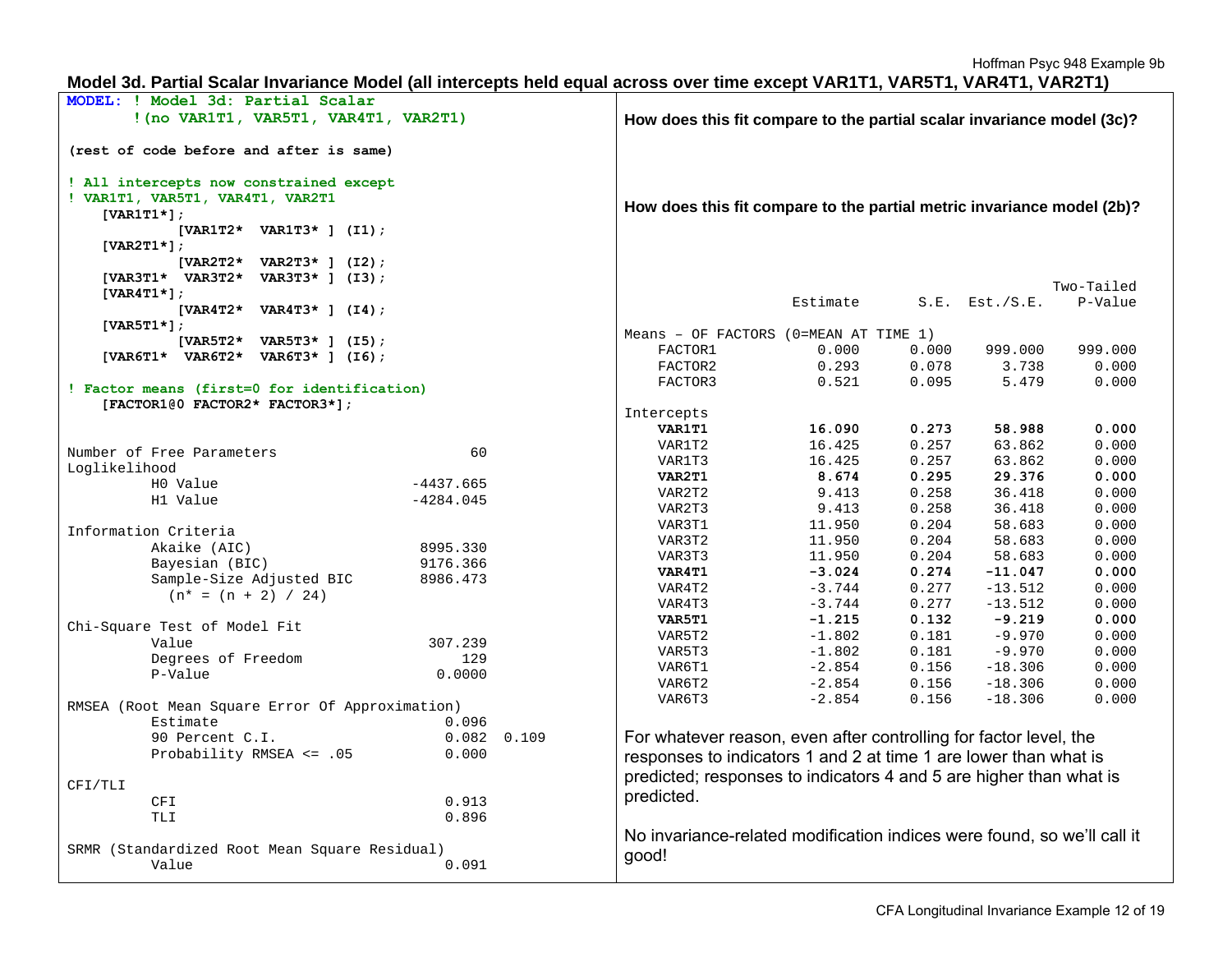# **Model 4a. Residual Variance Invariance Model (error variances held equal for all except non-invariant items)**

| MODEL: ! Model 4a: Residual Variances                                  |                 |                              |                                        |          |                     | Two-Tailed                     |
|------------------------------------------------------------------------|-----------------|------------------------------|----------------------------------------|----------|---------------------|--------------------------------|
| ! (except for non-invariant items)                                     |                 |                              | Estimate                               |          | $S.E.$ Est./ $S.E.$ | P-Value                        |
|                                                                        |                 |                              | PREVIOUS MODEL (3D) Residual Variances |          |                     |                                |
| (rest of code before and after is same)                                |                 | VAR1T1                       | 0.186                                  | 0.331    | 0.560               | 0.575                          |
|                                                                        |                 | VAR1T2                       | 0.577                                  | 0.242    | 2.379               | 0.017                          |
| ! All residual variances constrained                                   |                 | VAR1T3                       | 0.521                                  | 0.227    | 2.297               | 0.022                          |
| ! except for non-invariant items                                       |                 | VAR2T1                       | 8.692                                  | 1.074    | 8.096               | 0.000                          |
| $VARITI*$ ;                                                            |                 | VAR2T2                       | 5.868                                  | 0.736    | 7.973               | 0.000                          |
| VAR1T2* VAR1T3* $(E1)$ ;                                               |                 | VAR2T3                       | 5.162                                  | 0.758    | 6.806               | 0.000                          |
| VAR2T1 $\star$ ;                                                       |                 | VAR3T1                       | 2.490                                  | 0.362    | 6.882               | 0.000                          |
| VAR2T2* VAR2T3* (E2);                                                  |                 | VAR3T2                       | 2.169                                  | 0.303    | 7.158               | 0.000                          |
| VAR3T1* VAR3T2* VAR3T3* (E3);                                          |                 | VAR3T3                       | 2.300                                  | 0.356    | 6.453               | 0.000                          |
| $VART1$ *;                                                             |                 | VAR4T1                       | 7.174                                  | 0.883    | 8.124               | 0.000                          |
| VAR4T2* VAR4T3* $(E4)$ ;                                               |                 | VAR4T2                       | 6.758                                  | 0.835    | 8.095               | 0.000                          |
| $VAR5T1*$ ;                                                            |                 | VAR4T3                       | 6.616                                  | 0.919    | 7.197               | 0.000                          |
| VAR5T2* VAR5T3* (E5);                                                  |                 | VAR5T1                       | 1.836                                  | 0.220    | 8.340               | 0.000                          |
| VAR6T1* VAR6T2* VAR6T3* (E6);                                          |                 | VAR5T2                       | 4.696                                  | 0.562    | 8.352               | 0.000                          |
|                                                                        |                 | VAR5T3                       | 2.930                                  | 0.370    | 7.925               | 0.000                          |
| Number of Free Parameters                                              | 52              | VAR6T1                       | 1.704                                  | 0.223    | 7.657               | 0.000                          |
| Loglikelihood                                                          |                 | VAR6T2                       | 1.089                                  | 0.146    | 7.441               | 0.000                          |
| H0 Value                                                               | $-4454.592$     | VAR6T3                       | 0.780                                  | 0.127    | 6.150               | 0.000                          |
| H1 Value                                                               | $-4284.045$     |                              | CURRENT MODEL (4A) Residual Variances  |          |                     |                                |
| Information Criteria                                                   |                 | VAR1T1                       | 0.520                                  | 0.314    | 1.658               | 0.097                          |
| Akaike (AIC)                                                           | 9013.185        | VAR1T2                       | 0.604                                  | 0.215    | 2.806               | 0.005                          |
| Bayesian (BIC)                                                         | 9170.083        | VAR1T3                       | 0.604                                  | 0.215    | 2.806               | 0.005                          |
| Sample-Size Adjusted BIC                                               | 9005.509        | VAR2T1                       | 8.389                                  | 1.034    | 8.111               | 0.000                          |
| $(n* = (n + 2) / 24)$                                                  |                 | VAR2T2                       | 5.536                                  | 0.567    | 9.771               | 0.000                          |
| Chi-Square Test of Model Fit                                           |                 | VAR2T3                       | 5.536                                  | 0.567    | 9.771               | 0.000                          |
| Value                                                                  | 341.094         | VAR3T1                       | 2.238                                  | 0.234    | 9.553               | 0.000                          |
| Degrees of Freedom                                                     | 137             | VAR3T2                       | 2.238                                  | 0.234    | 9.553               | 0.000                          |
| P-Value                                                                | 0.0000          | VAR3T3                       | 2.238                                  | 0.234    | 9.553               | 0.000                          |
|                                                                        |                 | VAR4T1                       | 7.204                                  | 0.890    | 8.096               | 0.000                          |
| RMSEA (Root Mean Square Error Of Approximation)                        |                 | VAR4T2                       | 6.608                                  | 0.731    | 9.042               | 0.000                          |
| Estimate                                                               | 0.099           | VAR4T3                       | 6.608                                  | 0.731    | 9.042               | 0.000                          |
| 90 Percent C.I.                                                        | $0.086$ $0.113$ | VAR5T1                       | 1.657                                  | 0.189    | 8.777               | 0.000                          |
| Probability RMSEA <= .05                                               | 0.000           | VAR5T2                       | 3.868                                  | 0.410    | 9.430               | 0.000                          |
| CFI/TLI                                                                |                 | VAR5T3                       | 3.868                                  | 0.410    | 9.430               | 0.000                          |
| CFI                                                                    | 0.900           | VAR6T1                       | 1.218                                  | 0.124    | 9.817               | 0.000                          |
| <b>TLI</b>                                                             | 0.888           | VAR6T2                       | 1.218                                  | 0.124    | 9.817               | 0.000                          |
| SRMR (Standardized Root Mean Square Residual)                          |                 | VAR6T3                       | 1.218                                  | 0.124    | 9.817               | 0.000                          |
| Value                                                                  | 0.095           |                              |                                        |          |                     |                                |
|                                                                        |                 | MODEL MODIFICATION INDICES   |                                        |          |                     |                                |
| How does this fit compare to the partial scalar invariance model (3d)? |                 | Variances/Residual Variances |                                        |          |                     |                                |
|                                                                        |                 |                              | M.I.                                   |          |                     | E.P.C. Std E.P.C. StdYX E.P.C. |
|                                                                        |                 | <b>VAR5T2</b>                | 13.652                                 | 0.755    | 0.755               | 0.153                          |
|                                                                        |                 | VAR5T3                       | 13.653                                 | $-1.125$ | $-1.125$            | $-0.238$                       |
|                                                                        |                 | VAR6T1                       | 14.725                                 | 0.421    | 0.421               | 0.124                          |
|                                                                        |                 | VAR6T3                       | 8.375                                  | $-0.393$ | $-0.393$            | $-0.124$                       |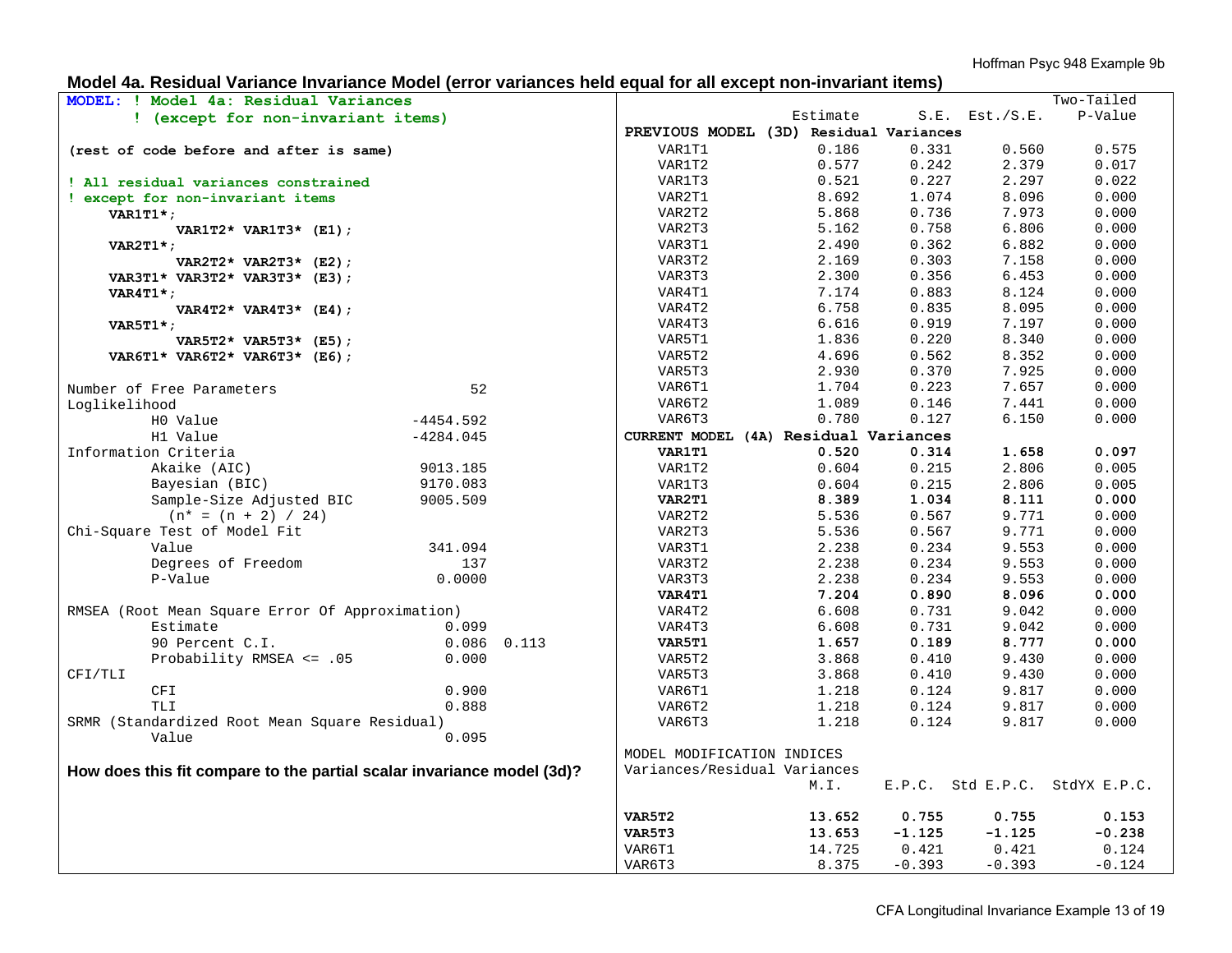**Model 4b. Partial Residual Variance Invariance Model (error variances held equal for all except non-invariant items and Var5T2 from Var5T3)** 

| . ,                                                                    |                 |                                                                          |                          |          |                     | Two-Tailed                     |
|------------------------------------------------------------------------|-----------------|--------------------------------------------------------------------------|--------------------------|----------|---------------------|--------------------------------|
| MODEL: ! Model 4b: Residual Variances                                  |                 |                                                                          |                          |          | $S.E.$ Est./ $S.E.$ | P-Value                        |
| $!$ (no Var5T2 and Var5T3)                                             |                 |                                                                          | Estimate                 |          |                     |                                |
| (rest of code before and after is same)                                |                 | CURRENT MODEL (4b) Residual Variances                                    |                          |          |                     |                                |
|                                                                        |                 | Residual Variances                                                       |                          |          |                     |                                |
| ! All residual variances constrained                                   |                 | VAR1T1                                                                   | 0.515                    | 0.314    | 1.643               | 0.100                          |
| ! except for non-invariant items                                       |                 | VAR1T2                                                                   | 0.601                    | 0.215    | 2.794               | 0.005                          |
| $VARITI*$ ;                                                            |                 | VAR1T3                                                                   | 0.601                    | 0.215    | 2.794               | 0.005                          |
| VAR1T2* VAR1T3* $(E1)$ ;                                               |                 | VAR2T1                                                                   | 8.396                    | 1.034    | 8.119               | 0.000                          |
| $VAR2T1*$                                                              |                 | VAR2T2                                                                   | 5.552                    | 0.566    | 9.804               | 0.000                          |
| VAR2T2* VAR2T3* $(E2)$ ;                                               |                 | VAR2T3                                                                   | 5.552                    | 0.566    | 9.804               | 0.000                          |
| VAR3T1* VAR3T2* VAR3T3* (E3);                                          |                 | VAR3T1                                                                   | 2.235                    | 0.234    | 9.537               | 0.000                          |
| $VAR4T1*$ ;                                                            |                 | VAR3T2                                                                   | 2.235                    | 0.234    | 9.537               | 0.000                          |
| VAR4T2* VAR4T3* $(E4)$ ;                                               |                 | VAR3T3                                                                   | 2.235                    | 0.234    | 9.537               | 0.000                          |
| $VAR5T1*$ ;                                                            |                 | <b>VAR4T1</b>                                                            | 7.189                    | 0.887    | 8.102               | 0.000                          |
| $VAR5T2*$ ;                                                            |                 | VAR4T2                                                                   | 6.604                    | 0.730    | 9.041               | 0.000                          |
| $VAR5T3*$ ;                                                            |                 | VAR4T3                                                                   | 6.604                    | 0.730    | 9.041               | 0.000                          |
| VAR6T1* VAR6T2* VAR6T3* (E6);                                          |                 | VAR5T1                                                                   | 1.840                    | 0.222    | 8.278               | 0.000                          |
|                                                                        |                 | VAR5T2                                                                   | 4.674                    | 0.561    | 8.338               | 0.000                          |
| Number of Free Parameters                                              | 53              | VAR5T3                                                                   | 2.876                    | 0.364    | 7.901               | 0.000                          |
| Loglikelihood                                                          |                 | VAR6T1                                                                   | 1.222                    | 0.124    | 9.840               | 0.000                          |
| HO Value                                                               | $-4447.259$     | VAR6T2                                                                   | 1.222                    | 0.124    | 9.840               | 0.000                          |
| H1 Value                                                               | $-4284.045$     | VAR6T3                                                                   | 1.222                    | 0.124    | 9.840               | 0.000                          |
| Information Criteria                                                   |                 |                                                                          |                          |          |                     |                                |
| Akaike (AIC)                                                           | 9000.518        | MODEL MODIFICATION INDICES                                               |                          |          |                     |                                |
|                                                                        |                 | Variances/Residual Variances                                             |                          |          |                     |                                |
| Bayesian (BIC)                                                         | 9160.434        |                                                                          | M.I.                     |          |                     | E.P.C. Std E.P.C. StdYX E.P.C. |
| Sample-Size Adjusted BIC                                               | 8992.694        | <b>VAR6T1</b>                                                            | 14.531                   | 0.419    | 0.419               | 0.125                          |
| $(n* = (n + 2) / 24)$                                                  |                 |                                                                          |                          | $-0.373$ |                     |                                |
| Chi-Square Test of Model Fit                                           |                 | VAR6T3                                                                   | 7.543                    |          | $-0.373$            | $-0.118$                       |
| Value                                                                  | 326.427         |                                                                          |                          |          |                     |                                |
| Degrees of Freedom                                                     | 136             | After freeing Var6T1 (Model 4c):                                         |                          |          |                     |                                |
| P-Value                                                                | 0.0000          |                                                                          |                          |          |                     |                                |
| RMSEA (Root Mean Square Error Of Approximation)                        |                 | $VART1$ *;                                                               |                          |          |                     |                                |
| Estimate                                                               | 0.096           |                                                                          | VAR6T2* VAR6T3* $(E6)$ ; |          |                     |                                |
| 90 Percent C.I.                                                        | $0.083$ $0.110$ |                                                                          |                          |          |                     |                                |
| Probability RMSEA $\leq$ .05                                           | 0.000           |                                                                          |                          |          |                     |                                |
| CFI/TLI                                                                |                 | Chi-Square Test of Model Fit<br>Value                                    |                          |          | 311.852             |                                |
| <b>CFI</b>                                                             | 0.907           |                                                                          |                          |          | 135                 |                                |
| TLI                                                                    | 0.895           |                                                                          | Degrees of Freedom       |          |                     |                                |
| SRMR (Standardized Root Mean Square Residual)                          |                 | P-Value                                                                  |                          |          | 0.0000              |                                |
| Value                                                                  | 0.093           |                                                                          |                          |          |                     |                                |
|                                                                        |                 | How does this fit compare to the partial residual invariance model (4b)? |                          |          |                     |                                |
| How does this fit compare to the full residual invariance model (4a)?  |                 |                                                                          |                          |          |                     |                                |
|                                                                        |                 |                                                                          |                          |          |                     |                                |
|                                                                        |                 |                                                                          |                          |          |                     |                                |
|                                                                        |                 | How does this fit compare to the partial scalar invariance model (3d)?   |                          |          |                     |                                |
| How does this fit compare to the partial scalar invariance model (3d)? |                 |                                                                          |                          |          |                     |                                |
|                                                                        |                 |                                                                          |                          |          |                     |                                |
|                                                                        |                 |                                                                          |                          |          |                     |                                |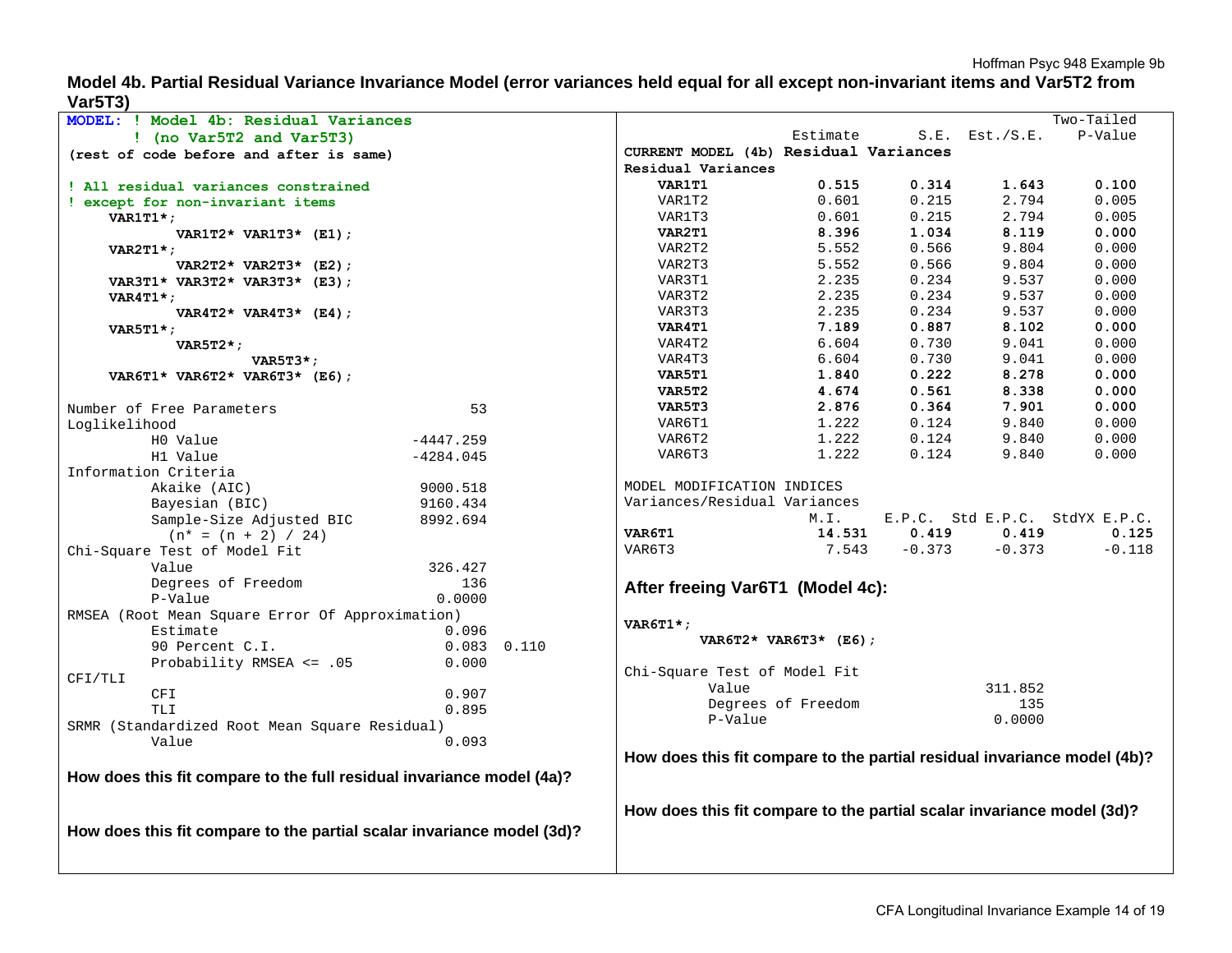#### **UNSTANDARDIZED MODEL RESULTS FOR PARTIAL MEASUREMENT INVARIANCE SOLUTION**

|                                                                  |          |       |                     | Two-Tailed |                    |                                                                 |       |                     | Two-Tailed |
|------------------------------------------------------------------|----------|-------|---------------------|------------|--------------------|-----------------------------------------------------------------|-------|---------------------|------------|
|                                                                  | Estimate |       | $S.E.$ Est./ $S.E.$ | P-Value    |                    | Estimate                                                        |       | $S.E.$ Est./ $S.E.$ | P-Value    |
| FACTOR1 BY                                                       |          |       |                     |            |                    | Means - FACTOR MEAN DIFFERENCES                                 |       |                     |            |
| <b>VAR1T1</b>                                                    | 3.214    | 0.208 | 15.434              | 0.000      |                    | (SCALED SO THAT ZERO IS MEAN AT TIME 1)                         |       |                     |            |
| VAR2T1                                                           | 1.945    | 0.202 | 9.632               | 0.000      | Means              |                                                                 |       |                     |            |
| VAR3T1                                                           | 1.983    | 0.165 | 12.042              | 0.000      | FACTOR1            | 0.000                                                           | 0.000 | 999.000             | 999.000    |
| VAR4T1                                                           | 1.913    | 0.197 | 9.700               | 0.000      | FACTOR2            | 0.295                                                           | 0.078 | 3.759               | 0.000      |
| VAR5T1                                                           | 0.987    | 0.102 | 9.636               | 0.000      | FACTOR3            | 0.520                                                           | 0.094 | 5.511               | 0.000      |
| VAR6T1                                                           | 1.470    | 0.120 | 12.220              | 0.000      |                    |                                                                 |       |                     |            |
|                                                                  |          |       |                     |            |                    | Intercepts - VAR3 AND VAR6 ARE HOLDING THIS TOGETHER WITH TIME1 |       |                     |            |
| FACTOR2 BY                                                       |          |       |                     |            | <b>VAR1T1</b>      | 16.089                                                          | 0.273 | 59.025              | 0.000      |
| VAR1T2                                                           | 2.644    | 0.199 | 13.283              | 0.000      | VAR1T2             | 16.418                                                          | 0.258 | 63.574              | 0.000      |
| VAR2T2                                                           | 1.945    | 0.202 | 9.632               | 0.000      | VAR1T3             | 16.418                                                          | 0.258 | 63.574              | 0.000      |
| VAR3T2                                                           | 1.983    | 0.165 | 12.042              | 0.000      | VAR2T1             | 8.675                                                           | 0.295 | 29.446              | 0.000      |
| VAR4T2                                                           | 1.913    | 0.197 | 9.700               | 0.000      | VAR2T2             | 9.416                                                           | 0.258 | 36.525              | 0.000      |
| VAR5T2                                                           | 0.987    | 0.102 | 9.636               | 0.000      | VAR2T3             | 9.416                                                           | 0.258 | 36.525              | 0.000      |
| VAR6T2                                                           | 1.470    | 0.120 | 12.220              | 0.000      | VAR3T1             | 11.950                                                          | 0.203 | 58.943              | 0.000      |
|                                                                  |          |       |                     |            | VAR3T2             | 11.950                                                          | 0.203 | 58.943              | 0.000      |
| FACTOR3 BY                                                       |          |       |                     |            | VAR3T3             | 11.950                                                          | 0.203 | 58.943              | 0.000      |
| VAR1T3                                                           | 2.644    | 0.199 | 13.283              | 0.000      | VAR4T1             | $-3.024$                                                        | 0.274 | $-11.035$           | 0.000      |
| VAR2T3                                                           | 1.945    | 0.202 | 9.632               | 0.000      | VAR4T2             | $-3.750$                                                        | 0.277 | $-13.520$           | 0.000      |
| VAR3T3                                                           | 1.983    | 0.165 | 12.042              | 0.000      | VAR4T3             | $-3.750$                                                        | 0.277 | $-13.520$           | 0.000      |
| VAR4T3                                                           | 1.913    | 0.197 | 9.700               | 0.000      | VAR5T1             | $-1.213$                                                        | 0.132 | $-9.215$            | 0.000      |
| VAR5T3                                                           | 0.987    | 0.102 | 9.636               | 0.000      | VAR5T2             | $-1.803$                                                        | 0.181 | $-9.980$            | 0.000      |
| VAR6T3                                                           | 1.470    | 0.120 | 12.220              | 0.000      | VAR5T3             | $-1.803$                                                        | 0.181 | $-9.980$            | 0.000      |
|                                                                  |          |       |                     |            | VAR6T1             | $-2.851$                                                        | 0.155 | $-18.363$           | 0.000      |
| FACTOR1 WITH                                                     |          |       |                     |            | VAR6T2             | $-2.851$                                                        | 0.155 | $-18.363$           | 0.000      |
| FACTOR2                                                          | 0.843    | 0.068 | 12.417              | 0.000      | VAR6T3             | $-2.851$                                                        | 0.155 | $-18.363$           | 0.000      |
| FACTOR3                                                          | 0.683    | 0.077 | 8.869               | 0.000      |                    |                                                                 |       |                     |            |
|                                                                  |          |       |                     |            | Residual Variances |                                                                 |       |                     |            |
| FACTOR2 WITH                                                     |          |       |                     |            | VAR1T1             | 0.284                                                           | 0.312 | 0.912               | 0.362      |
| FACTOR3                                                          | 0.692    | 0.109 | 6.376               | 0.000      | VAR1T2             | 0.539                                                           | 0.191 | 2.826               | 0.005      |
|                                                                  |          |       |                     |            | VAR1T3             | 0.539                                                           | 0.191 | 2.826               | 0.005      |
| Variances                                                        |          |       |                     |            | VAR2T1             | 8.562                                                           | 1.049 | 8.163               | 0.000      |
| FACTOR1                                                          | 1.000    | 0.000 | 999.000             | 999.000    | VAR2T2             | 5.592                                                           | 0.566 | 9.886               | 0.000      |
| FACTOR2                                                          | 1.159    | 0.158 | 7.327               | 0.000      | VAR2T3             | 5.592                                                           | 0.566 | 9.886               | 0.000      |
| FACTOR3                                                          | 0.934    | 0.150 | 6.235               | 0.000      | VAR3T1             | 2.312                                                           | 0.233 | 9.915               | 0.000      |
|                                                                  |          |       |                     |            | VAR3T2             | 2.312                                                           | 0.233 | 9.915               | 0.000      |
|                                                                  |          |       |                     |            | VAR3T3             | 2.312                                                           | 0.233 | 9.915               | 0.000      |
| *** Residual covariances among same item across time still there |          |       |                     |            | VAR4T1             | 7.139                                                           | 0.874 | 8.172               | 0.000      |
| but not shown ****                                               |          |       |                     |            | VAR4T2             | 6.686                                                           | 0.736 | 9.080               | 0.000      |
|                                                                  |          |       |                     |            | VAR4T3             | 6.686                                                           | 0.736 | 9.080               | 0.000      |
|                                                                  |          |       |                     |            | VAR5T1             | 1.829                                                           | 0.220 | 8.332               | 0.000      |
|                                                                  |          |       |                     |            | VAR5T2             | 4.705                                                           | 0.563 | 8.356               | 0.000      |
|                                                                  |          |       |                     |            | VAR5T3             | 2.908                                                           | 0.367 | 7.929               | 0.000      |
|                                                                  |          |       |                     |            | VAR6T1             | 1.664                                                           | 0.217 | 7.687               | 0.000      |
|                                                                  |          |       |                     |            | VAR6T2             | 0.957                                                           | 0.110 | 8.681               | 0.000      |
|                                                                  |          |       |                     |            | VAR6T3             | 0.957                                                           | 0.110 | 8.681               | 0.000      |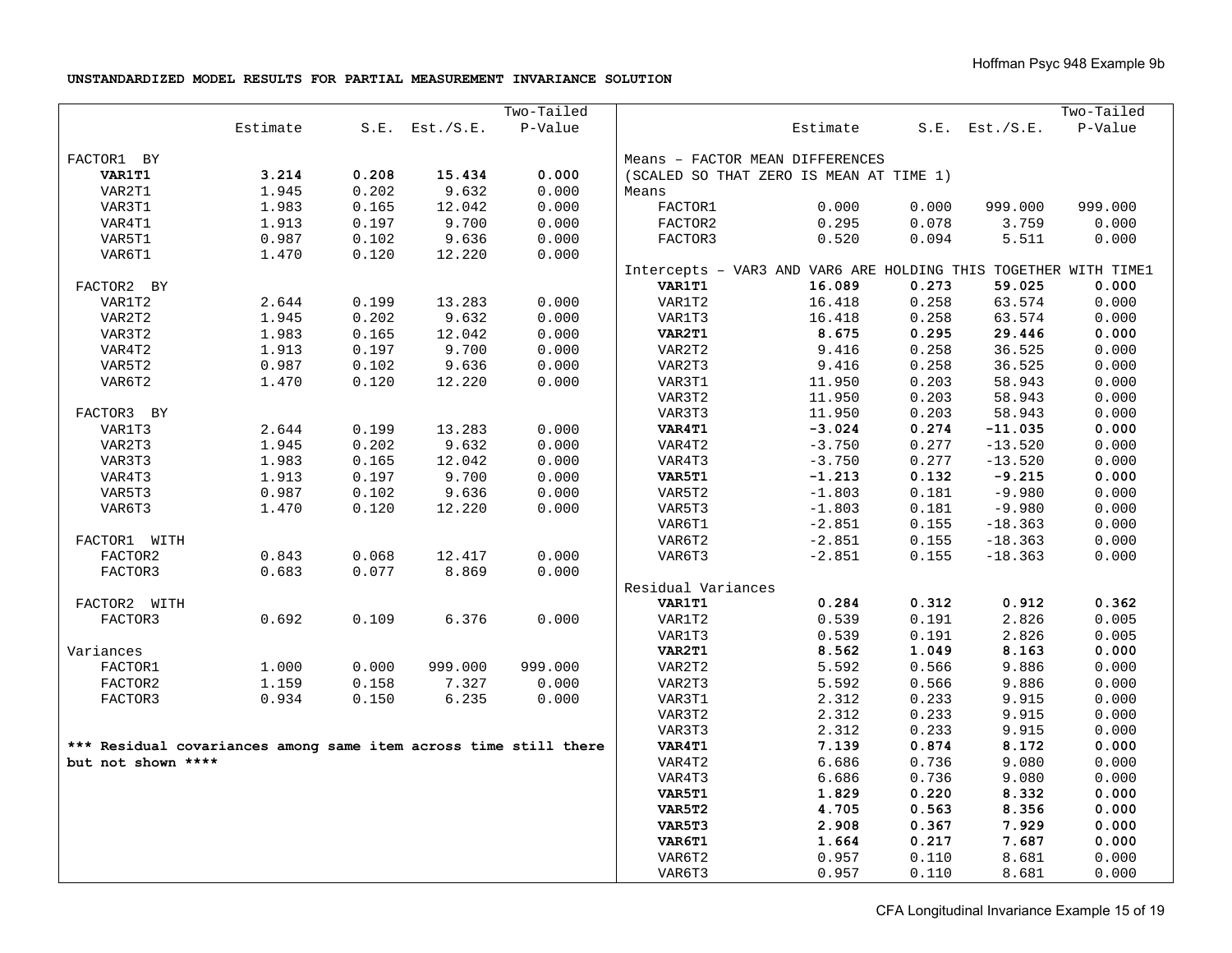#### **STRUCTURAL INVARIANCE TESTS**

# **Model 5a. Factor Variance Invariance Model Model 6a. Factor Covariance Invariance Model**

|                                                                                               | MODEL: ! Model 5a: Factor Variance Invariance |       |             |                                                                           | MODEL: ! Model 6a: Factor Covariance Invariance |                                                                         |       |             |               |  |
|-----------------------------------------------------------------------------------------------|-----------------------------------------------|-------|-------------|---------------------------------------------------------------------------|-------------------------------------------------|-------------------------------------------------------------------------|-------|-------------|---------------|--|
| (rest of code before and after is same)                                                       |                                               |       |             |                                                                           |                                                 | (rest of code before and after is same)                                 |       |             |               |  |
| ! Model 5a: Factor Variance Invariance (all fixed to 1 now)<br>FACTOR1@1 FACTOR2@1 FACTOR3@1; |                                               |       |             | ! Model 6a: Factor Covariance Invariance<br>FACTOR1 WITH FACTOR2* (Fcov); |                                                 |                                                                         |       |             |               |  |
|                                                                                               |                                               |       |             |                                                                           |                                                 | FACTOR1 WITH FACTOR3* (Fcov);                                           |       |             |               |  |
| Number of Free Parameters                                                                     |                                               |       | 52          |                                                                           |                                                 | FACTOR2 WITH FACTOR3* (Fcov);                                           |       |             |               |  |
| Loglikelihood                                                                                 |                                               |       |             |                                                                           |                                                 |                                                                         |       |             |               |  |
| HO Value                                                                                      |                                               |       | $-4441.238$ |                                                                           | Number of Free Parameters                       |                                                                         |       | 50          |               |  |
| H1 Value                                                                                      |                                               |       | $-4284.045$ |                                                                           | Loglikelihood                                   |                                                                         |       |             |               |  |
| Information Criteria                                                                          |                                               |       |             |                                                                           | HO Value                                        |                                                                         |       | $-4443.654$ |               |  |
| Akaike (AIC)                                                                                  |                                               |       | 8986.475    |                                                                           | H1 Value                                        |                                                                         |       | $-4284.045$ |               |  |
| Bayesian (BIC)                                                                                |                                               |       | 9143.374    |                                                                           | Information Criteria                            |                                                                         |       |             |               |  |
|                                                                                               | Sample-Size Adjusted BIC                      |       | 8978.799    |                                                                           |                                                 | Akaike (AIC)                                                            |       | 8987.308    |               |  |
|                                                                                               | $(n* = (n + 2) / 24)$                         |       |             |                                                                           |                                                 | Bayesian (BIC)                                                          |       | 9138.172    |               |  |
| Chi-Square Test of Model Fit                                                                  |                                               |       |             |                                                                           |                                                 | Sample-Size Adjusted BIC                                                |       | 8979.927    |               |  |
| Value                                                                                         |                                               |       | 314.385     |                                                                           |                                                 | $(n* = (n + 2) / 24)$                                                   |       |             |               |  |
|                                                                                               | Degrees of Freedom                            |       | 137         |                                                                           | Chi-Square Test of Model Fit                    |                                                                         |       |             |               |  |
| P-Value                                                                                       |                                               |       | 0.0000      |                                                                           | Value                                           |                                                                         |       | 319.217     |               |  |
|                                                                                               |                                               |       |             |                                                                           |                                                 | Degrees of Freedom                                                      |       | 139         |               |  |
| RMSEA (Root Mean Square Error Of Approximation)                                               |                                               |       |             |                                                                           | P-Value<br>0.0000                               |                                                                         |       |             |               |  |
| Estimate                                                                                      |                                               |       | 0.093       |                                                                           | RMSEA (Root Mean Square Error Of Approximation) |                                                                         |       |             |               |  |
| 90 Percent C.I.                                                                               |                                               |       |             | $0.079$ 0.106                                                             | Estimate                                        |                                                                         |       | 0.093       |               |  |
|                                                                                               | Probability RMSEA <= .05                      |       | 0.000       |                                                                           |                                                 | 90 Percent C.I.                                                         |       |             | $0.079$ 0.106 |  |
| CFI/TLI                                                                                       |                                               |       |             |                                                                           |                                                 | Probability RMSEA <= .05                                                |       | 0.000       |               |  |
| CFI                                                                                           |                                               |       | 0.913       |                                                                           | CFI/TLI                                         |                                                                         |       |             |               |  |
| TLI                                                                                           |                                               |       | 0.903       |                                                                           | CFI                                             |                                                                         |       | 0.912       |               |  |
| SRMR (Standardized Root Mean Square Residual)                                                 |                                               |       |             |                                                                           | <b>TLI</b>                                      |                                                                         |       | 0.903       |               |  |
| Value                                                                                         |                                               |       | 0.100       |                                                                           |                                                 | SRMR (Standardized Root Mean Square Residual)                           |       |             |               |  |
|                                                                                               |                                               |       |             |                                                                           | Value                                           |                                                                         |       | 0.100       |               |  |
| How does this fit compare to the partial residual invariance model (4c)?                      |                                               |       |             |                                                                           |                                                 | How does this fit compare to the factor variance invariance model (5a)? |       |             |               |  |
| FACTOR2 WITH<br>FACTOR1                                                                       | 0.778                                         | 0.039 | 19.950      | 0.000                                                                     | FACTOR1 WITH                                    | FACTOR COVARIANCES FROM MODEL 6a (REPRESENT CORRELATIONS):              |       |             |               |  |
| FACTOR3 WITH                                                                                  |                                               |       |             |                                                                           | FACTOR2                                         | 0.724                                                                   | 0.038 | 19.297      | 0.000         |  |
| FACTOR1                                                                                       | 0.713                                         | 0.056 | 12.680      | 0.000                                                                     | FACTOR3                                         | 0.724                                                                   | 0.038 | 19.297      | 0.000         |  |
| FACTOR2                                                                                       | 0.662                                         | 0.057 | 11.646      | 0.000                                                                     | FACTOR2 WITH                                    |                                                                         |       |             |               |  |
|                                                                                               |                                               |       |             |                                                                           | FACTOR3                                         | 0.724                                                                   | 0.038 | 19.297      | 0.000         |  |
|                                                                                               |                                               |       |             |                                                                           |                                                 | FACTOR MEANS FROM MODEL 5a (REPRESENT MEAN DIFFERENCES):                |       |             |               |  |
|                                                                                               |                                               |       |             |                                                                           | FACTOR1                                         | 0.000                                                                   | 0.000 | 999.000     | 999.000       |  |
|                                                                                               |                                               |       |             |                                                                           | FACTOR2                                         | 0.284                                                                   | 0.081 | 3.532       | 0.000         |  |
|                                                                                               |                                               |       |             |                                                                           | FACTOR3                                         | 0.520                                                                   | 0.089 | 5.815       | 0.000         |  |
|                                                                                               |                                               |       |             |                                                                           |                                                 |                                                                         |       |             |               |  |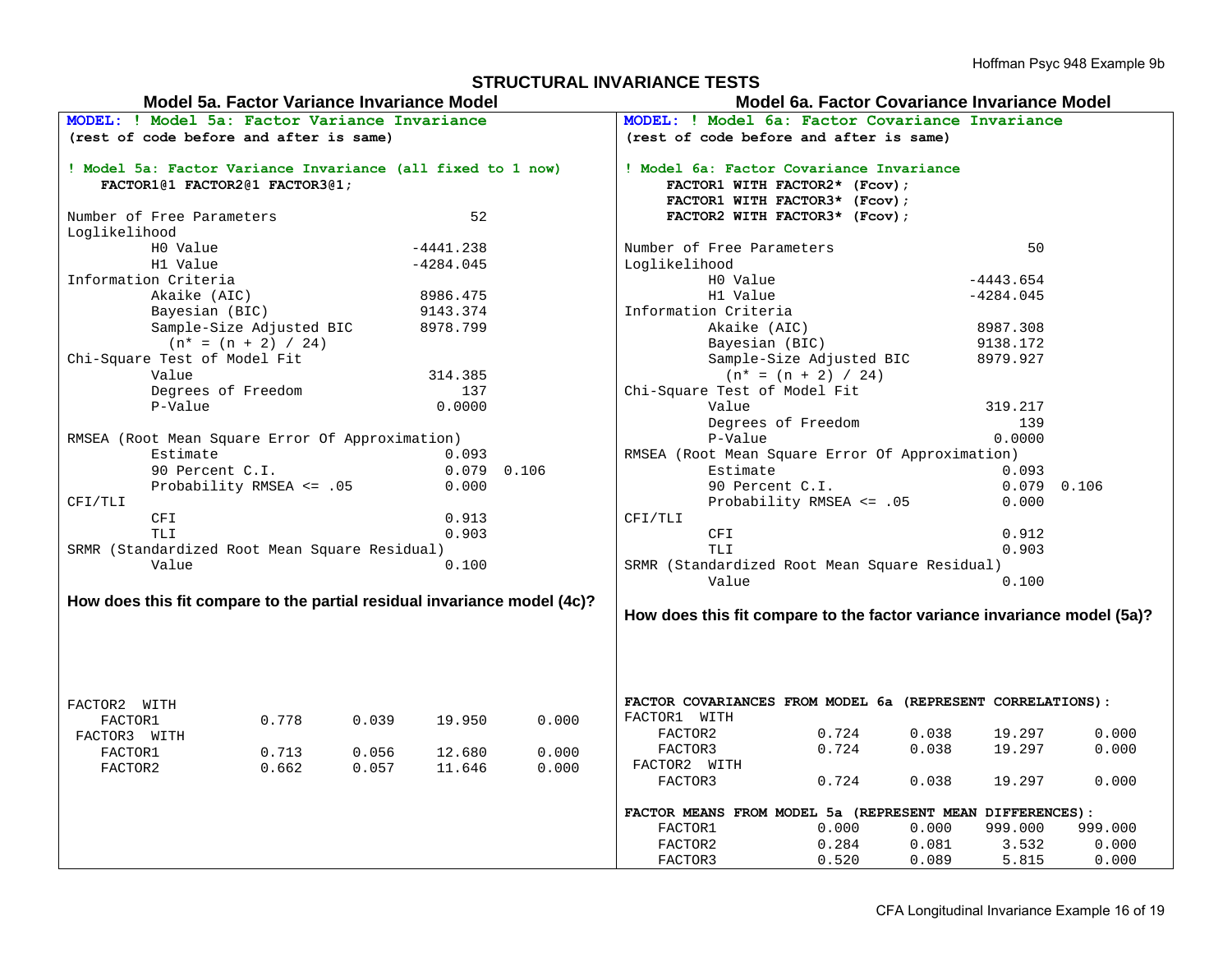#### **Model 7a. Factor Mean Invariance Model**

| MODEL: ! Model 7a: Factor Mean Invariance                     |                             | Code for model 7a (final):         | ! Factor variances all fixed to 1 |  |  |
|---------------------------------------------------------------|-----------------------------|------------------------------------|-----------------------------------|--|--|
| ! Testing Diff between Time2 and Time3                        |                             |                                    | FACTOR1@1 FACTOR2@1 FACTOR3@1;    |  |  |
|                                                               |                             | ! Factor loadings                  |                                   |  |  |
| (rest of code before and after is same)                       |                             | FACTOR1 BY VAR1T1*                 | ! Factor covariances all equal    |  |  |
|                                                               |                             | VAR2T1* $(L2)$                     | FACTOR1 WITH FACTOR2* (Fcov);     |  |  |
| ! Model 7a: Factor Mean Invariance (time2 and time3 held      |                             | VAR3T1* $(L3)$                     | FACTOR1 WITH FACTOR3* (Fcov);     |  |  |
| equal)                                                        |                             | VAR4T1* $(L4)$                     | FACTOR2 WITH FACTOR3* (Fcov);     |  |  |
| [FACTOR1@0];                                                  |                             | VAR5T1* $(L5)$                     |                                   |  |  |
| [FACTOR2* FACTOR3*] (Fmean);                                  |                             | $VART1* (L6);$                     | ! Factor means all different      |  |  |
|                                                               |                             | FACTOR2 BY VAR1T2* (L1)            | [FACTOR1@0];                      |  |  |
| Number of Free Parameters                                     | 49                          | VAR2T2 $\star$ (L2)                | [FACTOR2* FACTOR3*];              |  |  |
| Loglikelihood                                                 |                             | VAR3T2 $\star$ (L3)                |                                   |  |  |
| HO Value                                                      | $-4448.472$                 | VAR4T2* $(L4)$                     |                                   |  |  |
| H1 Value                                                      | $-4284.045$                 | VAR5T2* (L5)                       |                                   |  |  |
|                                                               |                             | VAR6T2* $(L6)$ ;                   |                                   |  |  |
| Information Criteria                                          |                             | FACTOR3 BY VAR1T3* (L1)            |                                   |  |  |
| Akaike (AIC)                                                  | 8994.944                    | VAR2T3* (L2)                       |                                   |  |  |
| Bayesian (BIC)                                                | 9142.791                    | VAR3T3* (L3)                       |                                   |  |  |
| Sample-Size Adjusted BIC                                      | 8987.711                    | VAR4T3* $(L4)$                     |                                   |  |  |
| $(n* = (n + 2) / 24)$                                         |                             | VAR5T3* (L5)                       |                                   |  |  |
|                                                               |                             | VAR6T3* $(L6)$ ;                   |                                   |  |  |
| Chi-Square Test of Model Fit                                  |                             | ! Intercepts                       |                                   |  |  |
| Value                                                         | 328.853                     | $[VART1*];$                        |                                   |  |  |
| Degrees of Freedom                                            | 140                         | $[VARIT2* VARIT3*] (I1);$          |                                   |  |  |
| P-Value                                                       | 0.0000                      | [VAR2T1 $\star$ ];                 |                                   |  |  |
|                                                               |                             | $[VAR2T2* VAR2T3*]$ (I2);          |                                   |  |  |
| RMSEA (Root Mean Square Error Of Approximation)               |                             | [VAR3T1* VAR3T2* VAR3T3* ] (I3);   |                                   |  |  |
| Estimate                                                      | 0.095                       | $[VAR4T1*]$ ;                      |                                   |  |  |
| 90 Percent C.I.                                               | $0.081$ $0.108$             | $[VAR4T2* VAR4T3*] (I4);$          |                                   |  |  |
| Probability RMSEA <= .05                                      | 0.000                       | [VAR5T1 $\star$ ];                 |                                   |  |  |
|                                                               |                             | $[VAR5T2* VAR5T3*]$ (I5);          |                                   |  |  |
| CFI/TLI                                                       |                             | $[VAR6T1* VAR6T2* VAR6T3* ] (I6);$ |                                   |  |  |
| CFI                                                           | 0.907                       |                                    |                                   |  |  |
| TLI                                                           | 0.899                       | ! Residual variances               |                                   |  |  |
| SRMR (Standardized Root Mean Square Residual)                 |                             | $VARITI*$ ;                        |                                   |  |  |
| Value                                                         | 0.107                       | VAR1T2* VAR1T3* $(E1)$ ;           |                                   |  |  |
|                                                               |                             | $VAR2T1*$ ;                        |                                   |  |  |
|                                                               |                             | VAR2T2* VAR2T3* (E2);              |                                   |  |  |
| How does this fit compare to the factor covariance invariance |                             | VAR3T1* VAR3T2* VAR3T3* $(E3)$ ;   |                                   |  |  |
| model (6a)?                                                   |                             | $VAR4T1*$ ;                        |                                   |  |  |
|                                                               |                             | VAR4T2* VAR4T3* $(E4)$ ;           |                                   |  |  |
|                                                               |                             | VAR5T1 $\star$ ;                   |                                   |  |  |
|                                                               |                             | $VAR5T2*$                          |                                   |  |  |
|                                                               |                             | $VAR5T3*$ ;                        |                                   |  |  |
|                                                               |                             | $VART1$ *;                         |                                   |  |  |
| FACTOR MEANS FROM MODEL 7a (REPRESENT MEAN DIFFERENCES):      |                             | VAR6T2* VAR6T3* $(E6)$ ;           |                                   |  |  |
| 0.000<br>FACTOR1                                              | 0.000<br>999.000<br>999.000 |                                    |                                   |  |  |
| 0.378<br>FACTOR2                                              | 0.077<br>4.892<br>0.000     |                                    |                                   |  |  |
| FACTOR3<br>0.378                                              | 0.077<br>4.892<br>0.000     |                                    |                                   |  |  |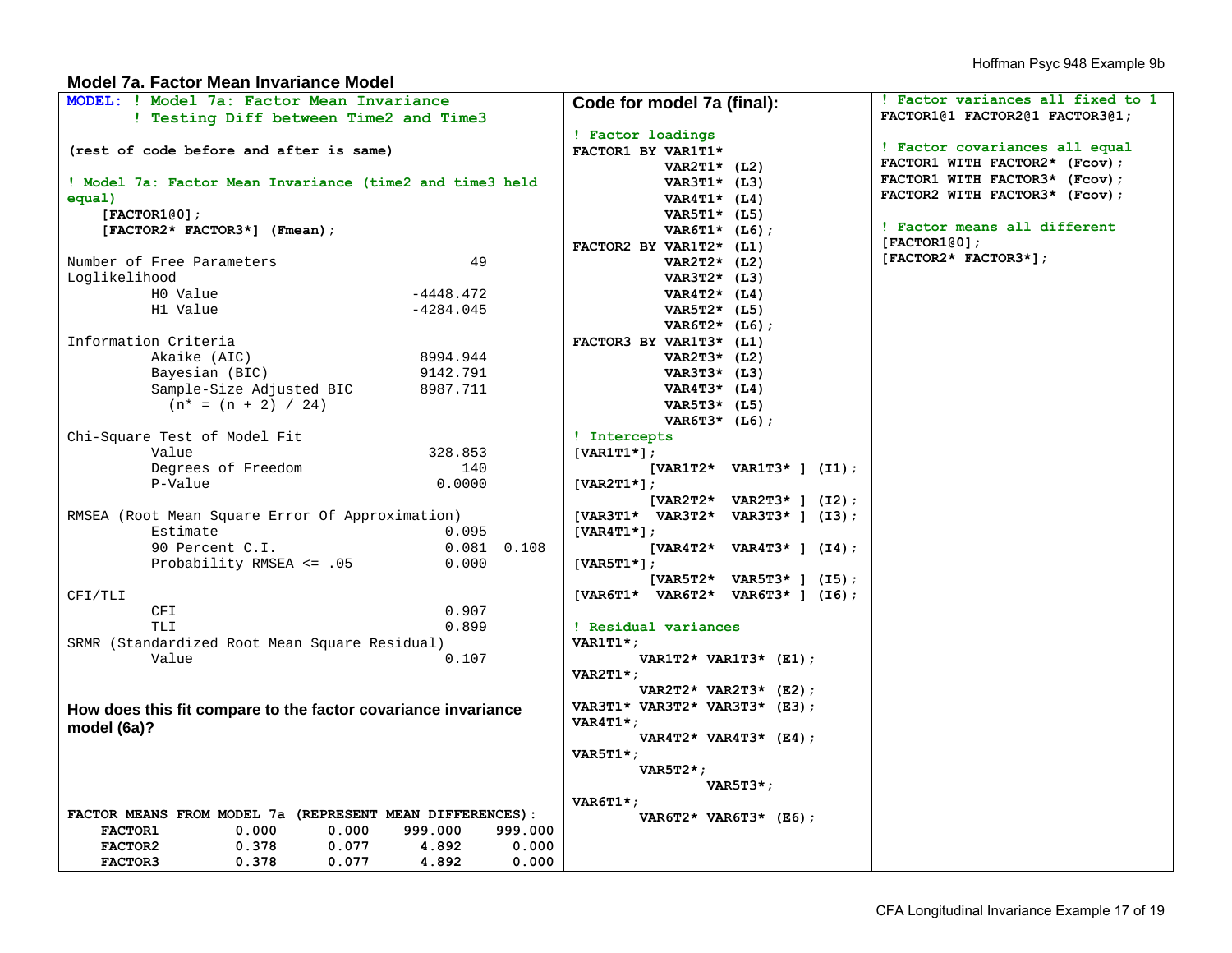### **Example write-up for these analyses:**

The extent to which a confirmatory factor model measuring social functioning (with six observed indicators) exhibited measurement invariance and structural invariance over time (i.e., across three occasions taken at 6-month intervals) was examined using Mplus v. 7.11 (Muthén & Muthén, 1998-2012). Maximum likelihood (ML) estimation was used for all analyses; accordingly, nested model comparisons were conducted using the difference in the model  $\chi^2$  values as a function of the difference in model degrees of freedom. A configural invariance model was initially specified in which three correlated factors (i.e., the factor at three occasions) were estimated simultaneously. The second indicator's loading was fixed to 1 and its intercept was fixed to 0 for each factor to identify the model; all factor variances, covariances, and means were then estimated. Residual covariances between the same indicators across occasions were estimated as well. As shown in Table 1, although the configural invariance model had marginal fit, reasonable attempts to improve the level of fit were unsuccessful. Thus, the analysis proceeded by applying parameter constraints in successive models to examine potential decreases in fit resulting from measurement or structural noninvariance over the three occasions.

Equality of the unstandardized indicator factor loadings across occasions was then examined in a metric invariance model. The factor variance was fixed to 1 at time 1 but was freely estimated at times 2 and 3. All factor loadings were constrained equal across time; all intercepts (except for the second item) and residual variances were still permitted to vary across time. Factor covariances and residual covariances were estimated as described previously. The metric invariance model fit significantly worse than the configural invariance model Δχ2(10) = 24.20, *<sup>p</sup>* = .007. The modification indices suggested that the loading of indicator 1 at time 1 was a source of misfit and should be freed. After doing so, the partial metric invariance model fit significantly better than the full metric invariance model,  $Δχ²(1) = 13.46$ ,  $p < .001$ , and the partial metric invariance model did not fit worse than the configural invariance model,  $Δχ²(9) = 10.73$ ,  $p = .29$ . The fact that partial metric invariance (i.e., "weak invariance") held indicates that the indicators were related to the latent factor equivalently across time, or more simply, that the same latent factor was being measured at each of occasion (with the exception of indicator 1, which was more related to the factor at time 1 than at time 2 or 3).

Equality of the unstandardized indicator intercepts across time was then examined in a scalar invariance model. The factor variance and mean were fixed to 1 and 0, respectively, at time 1 for identification, but the factor variance and mean were then estimated at times 2 and 3. All factor loadings and indicator intercepts were constrained equal across time (except for indicator 1 at time 1); all residual variances were still permitted to differ across time. Factor covariances and residual covariances were estimated as described previously. The scalar invariance model fit significantly worse than the partial metric invariance model,  $\Delta \chi^2(9) = 52.347$ ,  $p < .001$ . The modification indices suggested that the intercept of indicator 5 at time 1 was the largest source of the misfit and should be freed. After doing so, although the partial scalar invariance model had significantly better fit than the full scalar invariance model,  $\Delta x^2(1) = 23.68$ ,  $p < .001$ , it still fit worse than the partial metric invariance model, Δχ2(8) = 28.66, *<sup>p</sup>* < 001. The modification indices suggested that the intercept of indicator 4 at time 1 was the largest remaining source of the misfit and should be freed. After doing so, although the new partial scalar invariance model (with the intercepts for indicators 1, 4, and 5 freed at time 1) fit significantly better than the previous partial scalar invariance model (without the intercept for indicator 4 freed at time 1),  $\Delta x^2(1)$  = 15.57,  $p < 0.001$ , it still fit marginally worse than the partial metric invariance model,  $\Delta \chi^2(7) = 13.09$ ,  $p = 07$ . The modification indices suggested that the intercept of indicator 2 at time 1 was the largest remaining source of the misfit and should be freed. After doing so, the new partial scalar invariance model (with the intercepts for indicators 1, 2, 4 and 5 freed at time 1) fit significantly better than the previous partial scalar invariance model (without the intercept for indicator 2 freed at time 1),  $Δχ²(1) = 9.91$ ,  $p = .003$ , and it did not fit significantly worse than the partial metric invariance model,  $\Delta x^2(6) = 3.99$ ,  $p = .68$ . The factor that partial scalar invariance (i.e., "strong invariance") held indicates that times 2 and 3 have the same expected response for each indicator at the same absolute level of the trait, or more simply, that the observed differences in the indicator means between times 2 and 3 is due to factor mean differences only. However, indicators 1 and 2 had a lower expected indicator response at the same absolute level of social functioning at time 1 than at time 2 or 3, while indicators 4 and 5 had a higher expected response.